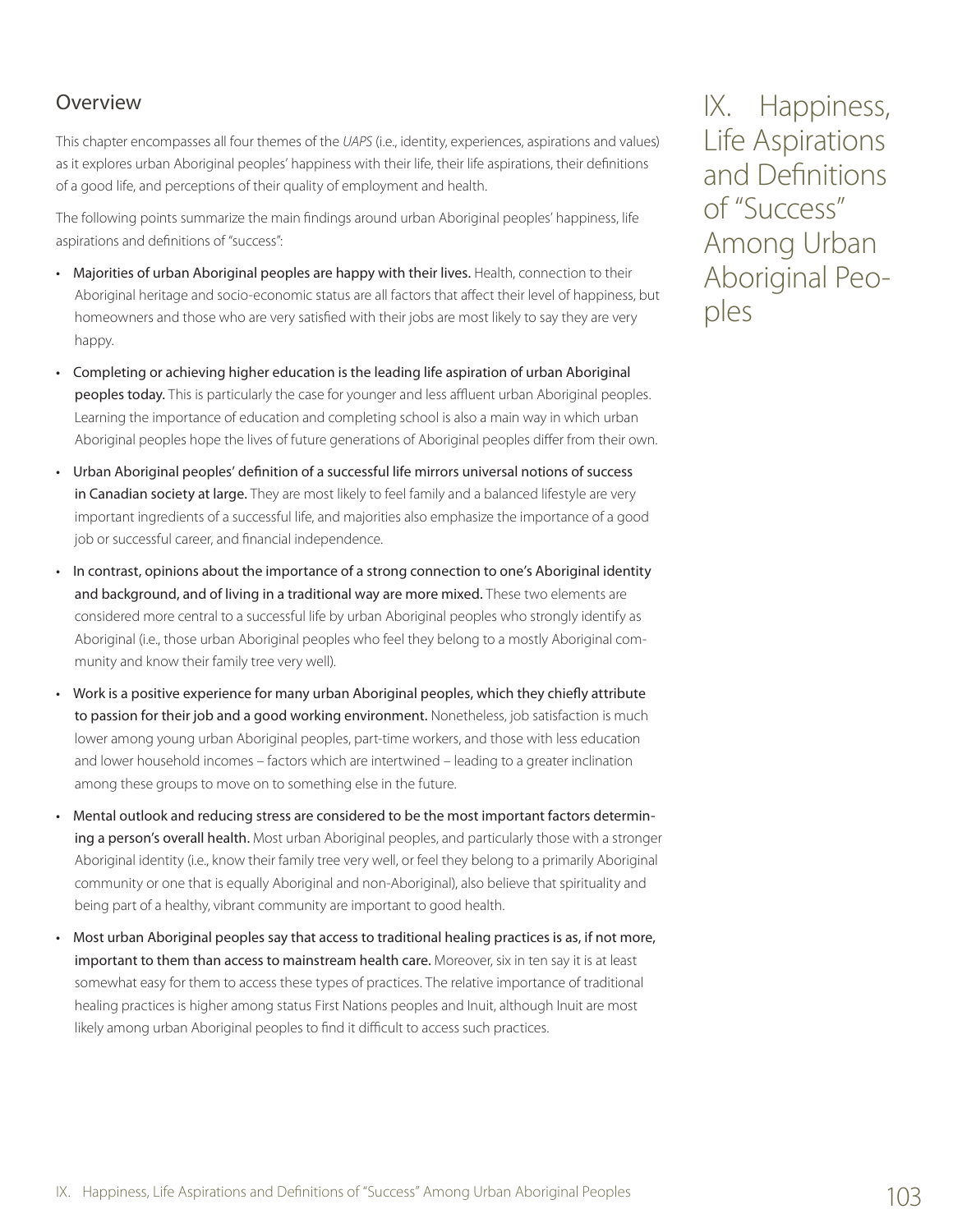Much of the variation in the findings on happiness, life aspirations, and quality of employment and health is related to life stage (age) or socio-economic factors (education and income). Similar proportions of First Nations peoples, Métis and Inuit are positive about their lives, their jobs and their personal health. The differences appear in subtle variations around their aspirations, how they define success, and what they believe contributes to good health. The following paragraphs elaborate upon the points-of-view of First Nations peoples, Métis and Inuit.

# First Nations

Education is the top life aspiration for First Nations peoples, followed by a good job or career, and raising a family. Like Métis and Inuit, they define a successful life primarily in terms of family and a balanced lifestyle. Yet, status First Nations peoples are among those most likely to identify a strong connection to one's Aboriginal heritage as another important element of a good life. Similarly, First Nations peoples are among the most likely to express the hope that future generations have stronger cultural connections, and to believe that being part of a healthy community has an influence on personal health.

## Métis

Having a family is the leading life aspiration for Métis, just slightly edging out aspirations related to higher education. Like Inuit and First Nations peoples, Métis consider family and a balanced lifestyle the most important elements of a successful life. However, they place comparatively less importance on a strong connection to one's Aboriginal heritage and on living in a traditional way in defining a good life. Métis are more likely than other urban Aboriginal peoples to express the hope that future generations will enjoy financial stability, although this is secondary to their hopes for education, and a more tolerant society for their children and grandchildren.

## Inuit

Education is the main life aspiration for Inuit, followed by a good job or career, and owning/having a home. Like First Nations peoples and Métis, Inuit define a successful life primarily in terms of family and a balanced lifestyle. In addition, they are most likely among urban Aboriginal peoples to believe that having a strong connection to one's Aboriginal heritage and living in a traditional way are important elements of a good life. When it comes to overall health, Inuit are the most likely to consider being part of a healthy community an important determinant, and are less likely than others to believe in the importance of physical exercise.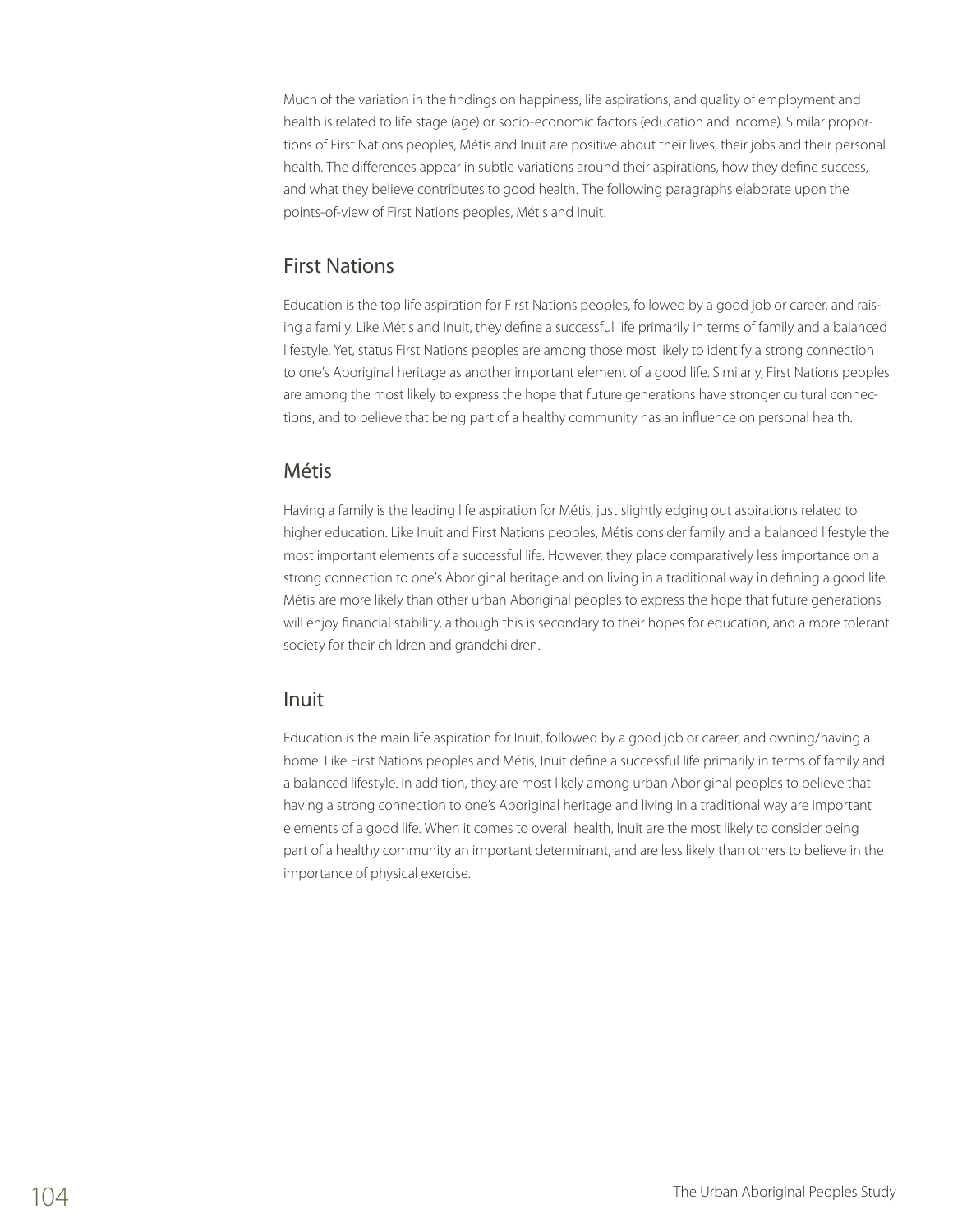# 1. Happiness

## *Urban Aboriginal peoples are generally happy with their lives, including six in ten who say they are very happy. Happiness is highest among homeowners and those who are very satisfied with their job.*

Almost all urban Aboriginal peoples describe themselves as happy, and a majority say they are very much so. More than nine in ten say they are very (58%) or somewhat (36%) happy with their life, while fewer than one in ten say they are not very (4%) or not at all happy (1%). Similar proportions of First Nations peoples, Métis and Inuit say they are very happy with their lives.

Urban Aboriginal peoples' degree of happiness is strongly influenced by socio-economic status. The proportion of urban Aboriginal peoples who say they are very happy jumps markedly from four in ten (41%) of those in the lowest income bracket to three-quarters (77%) of those with household incomes of \$60,000 or more. Stated happiness is also higher among those who own their own home (81% very happy) and those with a post-secondary degree (66%).

Job status and job satisfaction are also associated with urban Aboriginal peoples' sense of happiness. Those employed full-time (72%) are more likely than those who are self-employed (61%) or employed part-time (50%) to be very happy with their life. As well, happiness rises with job satisfaction: half of urban Aboriginal peoples somewhat satisfied with their jobs are very happy compared to eight in ten (80%) of those who are very satisfied with their jobs.

Not surprisingly, urban Aboriginal peoples' perception of their own health affects their level of happiness. Those who feel they are in good or excellent health (69%) are more likely to be very happy with their life compared to those who feel their health is either fair or poor (44%).

As well, the proportions of urban Aboriginal peoples who are very happy steadily rises with knowledge of their family tree, from some four in ten (43%) of those who know their family tree not at all, to seven in ten (70%) of those who know their family tree very well.

Across cities, urban Aboriginal peoples in Vancouver (64%) and Winnipeg (63%) are most likely to say they are very happy, while Torontonians (48%) are least likely to feel this way.

Despite these variations in the proportions of urban Aboriginal peoples who describe themselves as *very* happy, fewer than two in ten in any segment of the population say they are unhappy. Urban Aboriginal peoples who are unemployed or relying on social assistance (13%), and those in fair to poor health (14%) are among the most likely to say they are not happy.

### Level of happiness

Overall, are you very, somewhat, not very or not at all happy with your life?



#### Level of happiness Very happy, by employment status



### Level of happiness Very happy, by job satisfaction

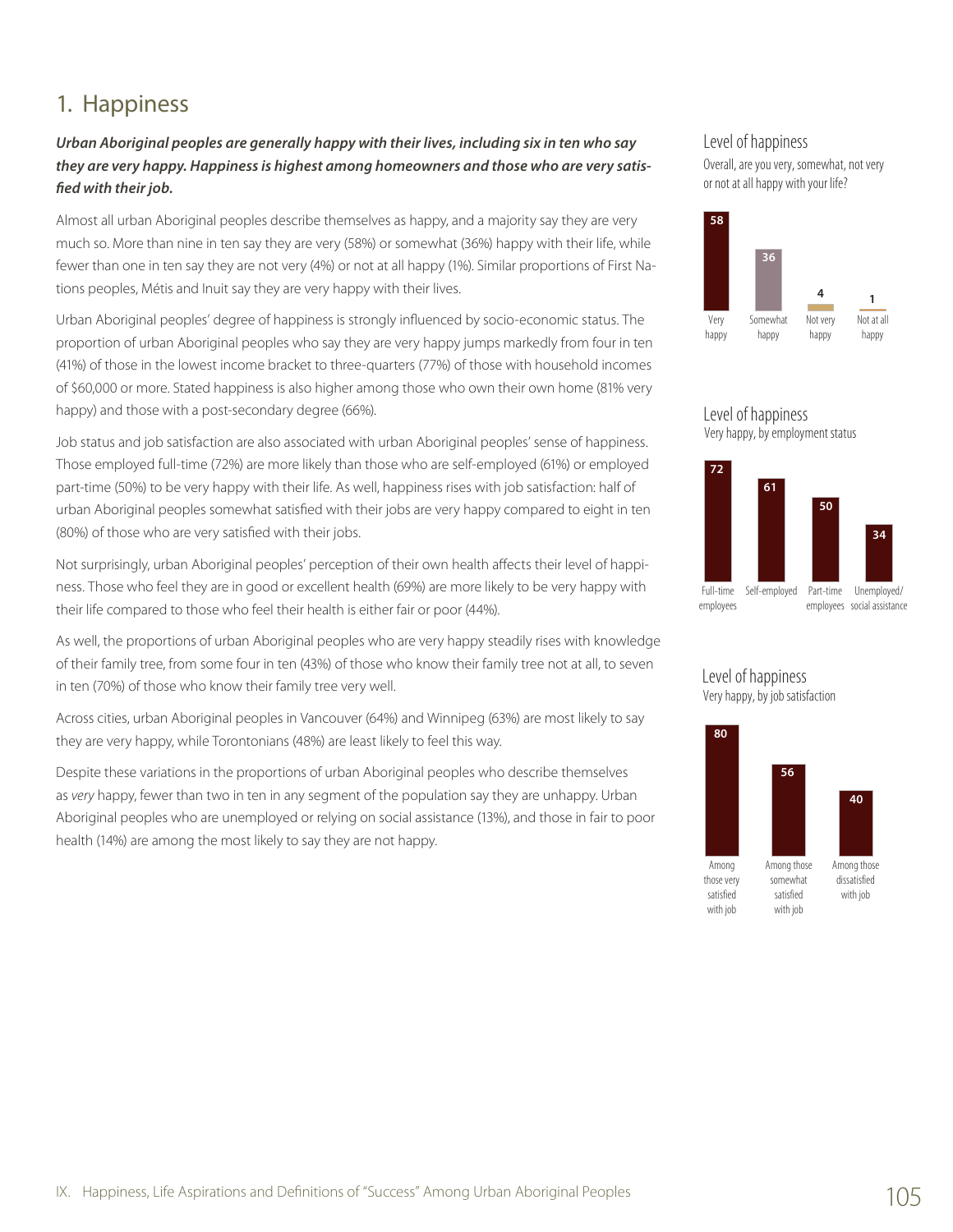# 2. Life aspirations and definitions of "success"

# Life aspirations

*Urban Aboriginal peoples' top life aspiration is completing their education, followed by raising a family, having a good job and home ownership. Education, and a job or career are particularly common goals for younger and less affluent urban Aboriginal peoples.*

What do urban Aboriginal peoples consider to be a good life? To explore what urban Aboriginal peoples aspire to for their futures, *UAPS* participants were asked (unprompted, without response options offered) what three things they most want to achieve in their lifetime.

> The most commonly mentioned life aspiration among urban Aboriginal peoples is completing their education (28%), followed by starting, raising or providing for a family (24%), having a good or enjoyable job (22%), and owning a home (19%). Slightly fewer urban Aboriginal peoples mention becoming financially independent or wealthy (12%), seeing their children/ grandchildren go to school and succeed in life (12%), getting to travel (11%), having good health (11%), or being happy or living a good life (11%) among their life goals.

Urban Aboriginal peoples mention a wide variety of other life aspirations, although none by more than 10 percent of survey participants, including owning a business, staying close to their family and community, giving back to their Aboriginal community, being successful, passing on their knowledge or keeping their culture alive, achieving peace, balance and prosperity, and finding a partner or getting married.

Higher education is the leading life aspiration, or among the top aspirations, in all cities and for most groups within the urban Aboriginal population, although some variation is evident. Completing their education is more likely to be identified as a top aspiration by Inuit (36%) and First Nations peoples (33%) than by Métis (23%). Métis (26%) are most likely among urban Aboriginal peoples to indicate that raising and providing for a family is among their top life aspirations, just surpassing higher education.

Education is also a more frequently mentioned life aspiration for young urban Aboriginal peoples (51% of those aged 18 to 24) and women (35%), as well as those without a post-secondary degree (33%) and those with household incomes under \$30,000 (35%).

In addition to education, a good career (45%), and starting or raising a family (35%) are also more common life aspirations among young urban Aboriginal peoples aged 18 to 24. While education and starting/raising a family are similarly the top life aspirations for those aged 25 to 44 (just less frequently mentioned compared to younger people), this age group is more likely than younger urban Aboriginal peoples to cite other family-related goals such as getting married, being a good partner or parent, seeing their children succeed in life and staying close to family. Older individuals (aged 45 and older) are more likely than others to focus on personal growth (e.g., good health/healthy lifestyle, peace and balance, spirituality) and a desire to pass on their knowledge to others.

### Life aspirations

What are three things that you most want to achieve in your lifetime?

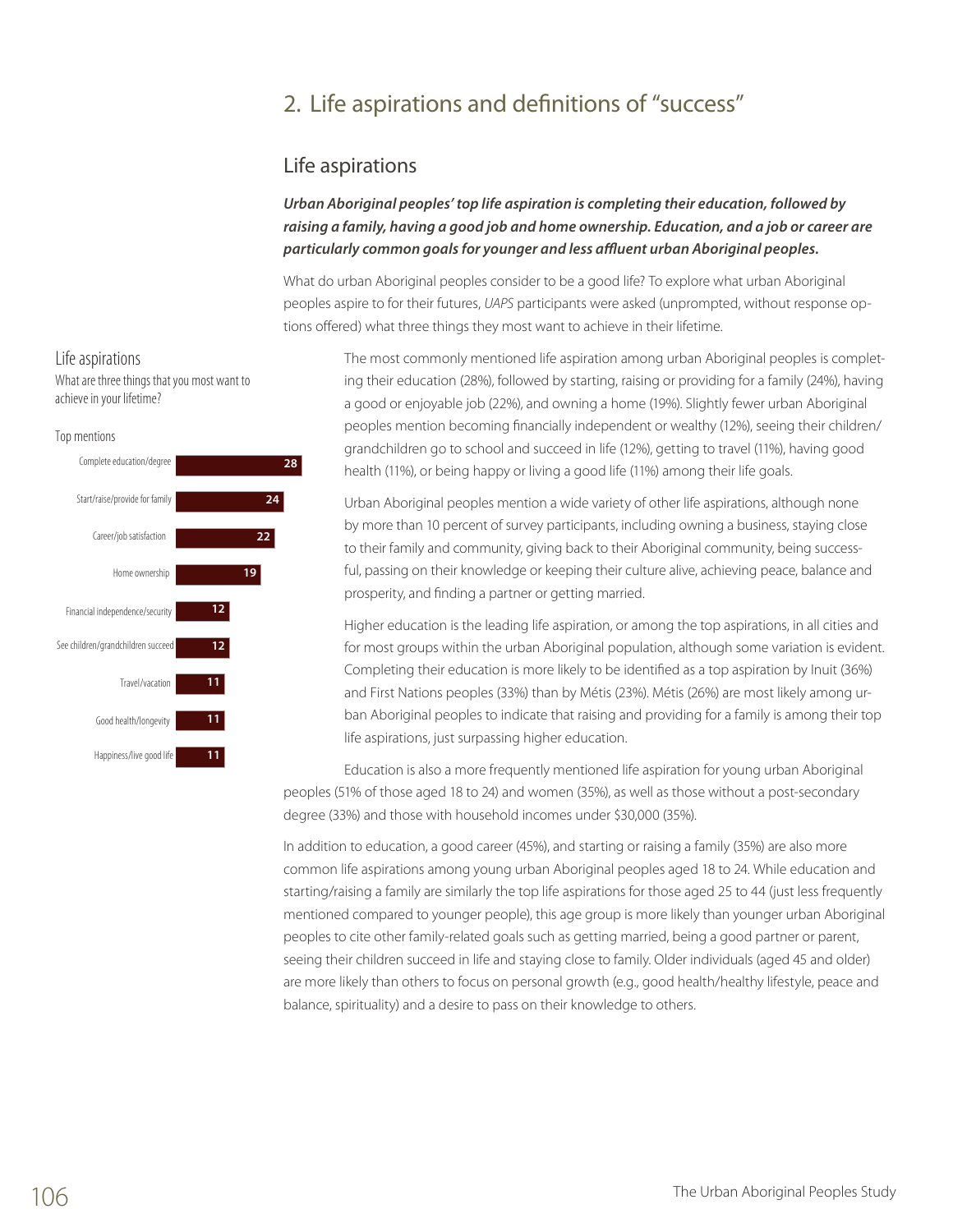In addition to education, a career and home ownership are more frequently mentioned life goals for urban Aboriginal peoples without a college or university degree, and those with lower household incomes. While still secondary to education, family and career goals, a desire to travel is a more common aspiration for those with more education and higher incomes. Urban Aboriginal peoples with a university degree are the most likely to cite giving back to the community (14%) or being a positive role model (9%) as life aspirations. Finally, those with higher incomes are more likely than others to want financial security or a comfortable retirement.

There are also differences in life aspirations across cities. Desire to complete one's education is most frequently mentioned in Saskatoon (45%), starting or raising a family is a more common life aspiration among urban Aboriginal peoples in Thunder Bay (32%) and Calgary (30%), while a good career is more frequently mentioned in Regina, Saskatoon and Winnipeg (32% each).

# Definitions of "success"

### *Family and a balanced lifestyle are most important to First Nations peoples, Métis and Inuit ideas of a successful life, but they diverge on the importance of having a strong connection to their Aboriginal identity and background, and living in a traditional way.*

The *UAPS* survey asked urban Aboriginal peoples to rate the importance of eight factors to their idea of a successful life: financial independence; having a strong connection to their Aboriginal identity or background; owning a home; having a good job or a successful career; being close to family and friends; living a balanced life; living in a traditional way; and raising healthy, well-adjusted children who contribute to their community.

Urban Aboriginal peoples are most likely to consider family and a balanced lifestyle central to a successful life. Nine in ten (90%) say raising healthy, well-adjusted children who contribute to their community is very important to their idea of a successful life, and similar proportions say the same about being close to family and friends (88%), and living a balanced life (88%). Eight in ten (78%) urban Aboriginal peoples place the same degree of importance on a good job or a successful career. Majorities also define success as financial independence (71%), having a strong connection to their Aboriginal identity or background (63%), and owning a home (61%). For each of these elements, most of the remainder say they are somewhat important in defining a successful life, while no more than one in ten say they are not so important.

By comparison, urban Aboriginal peoples have mixed opinions about the importance of living in a traditional way. Fewer than four in ten (36%) rate this to be very important to a successful life, while a similar proportion (38%) say it is somewhat important and two in ten (22%) believe it is not so important.

First Nations peoples, Métis and Inuit possess similar 'universal' notions of a successful life (i.e., family and a balanced lifestyle). However they diverge significantly on the importance of a strong connection to their Aboriginal identity and background, and living in a traditional way. In the first instance, Inuit (83%) and status First Nations peoples (75%) are much more likely than non-status First Nations peoples (56%) and Métis (52%) to associate a strong connection to their Aboriginal heritage with a successful life. With regards to living in a traditional way, fewer urban Aboriginal peoples overall think this is very important to a successful life, but, again, Inuit (62%) and First Nations peoples (status and non-status) (45%) are more likely than Métis (27%) to consider it central to a successful life.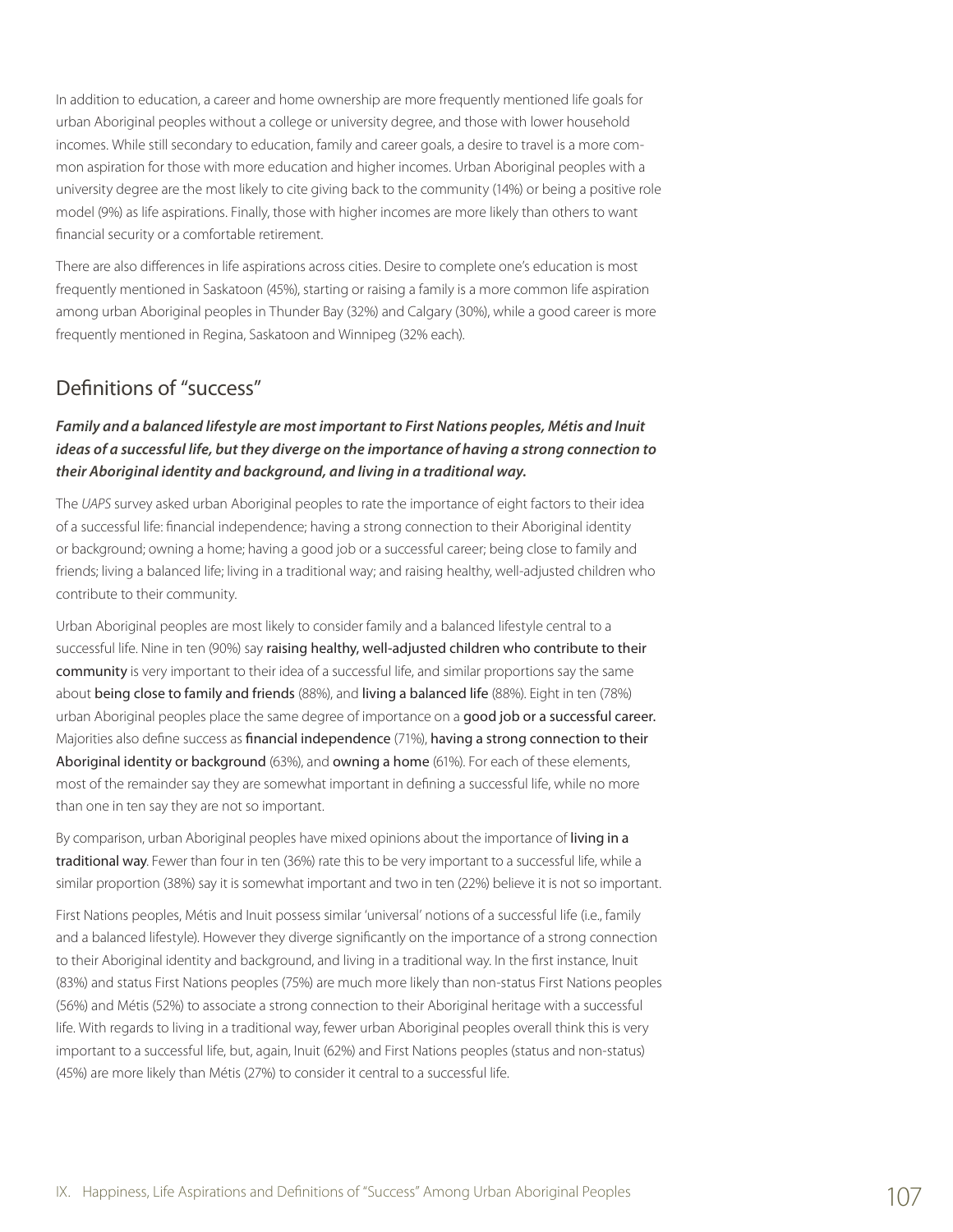Across cities, a strong connection to their Aboriginal heritage is most important to the concept of a successful life for urban Aboriginal peoples in Halifax (77%), Toronto (76%) and Vancouver (74%), as well as among Inuit in Ottawa (78%). Living in a traditional way is also considered particularly important in Halifax (54%) and among Inuit in Ottawa (57%). In contrast, urban Aboriginal peoples in Winnipeg are least inclined to consider a strong connection to their Aboriginal heritage (45%) and living in a

### Definition of a successful life

People define a successful life in a many different ways. Please tell me if the following are very important, somewhat important or not so important to your idea of a successful life.



traditional way (27%) as very important factors in their idea of success, a finding which is in part due to the large Métis population in this city. Nonetheless, the proportion of Métis who consider a strong connection to their Aboriginal heritage to be key to a successful life is much lower in Winnipeg (35%) than in other cities (60%).

The extent to which a strong connection to their Aboriginal heritage is considered important for success is also influenced by urban Aboriginal peoples' age, birthplace and how strongly they identify as Aboriginal. Older urban Aboriginal peoples (72% of those aged 45 or older), and those born or raised somewhere other than their current city (68%) are more likely than others to value a strong connection to their Aboriginal identity or background. Furthermore, those who strongly identify as Aboriginal (i.e., those who know their family tree very well, and who feel the community they belong to is mostly or exclusively Aboriginal) are among those most likely to value both a strong connection to their Aboriginal heritage and living in a traditional way.

Finally, the importance of living in a traditional way to urban Aboriginal peoples' idea of a successful life declines the higher their household income.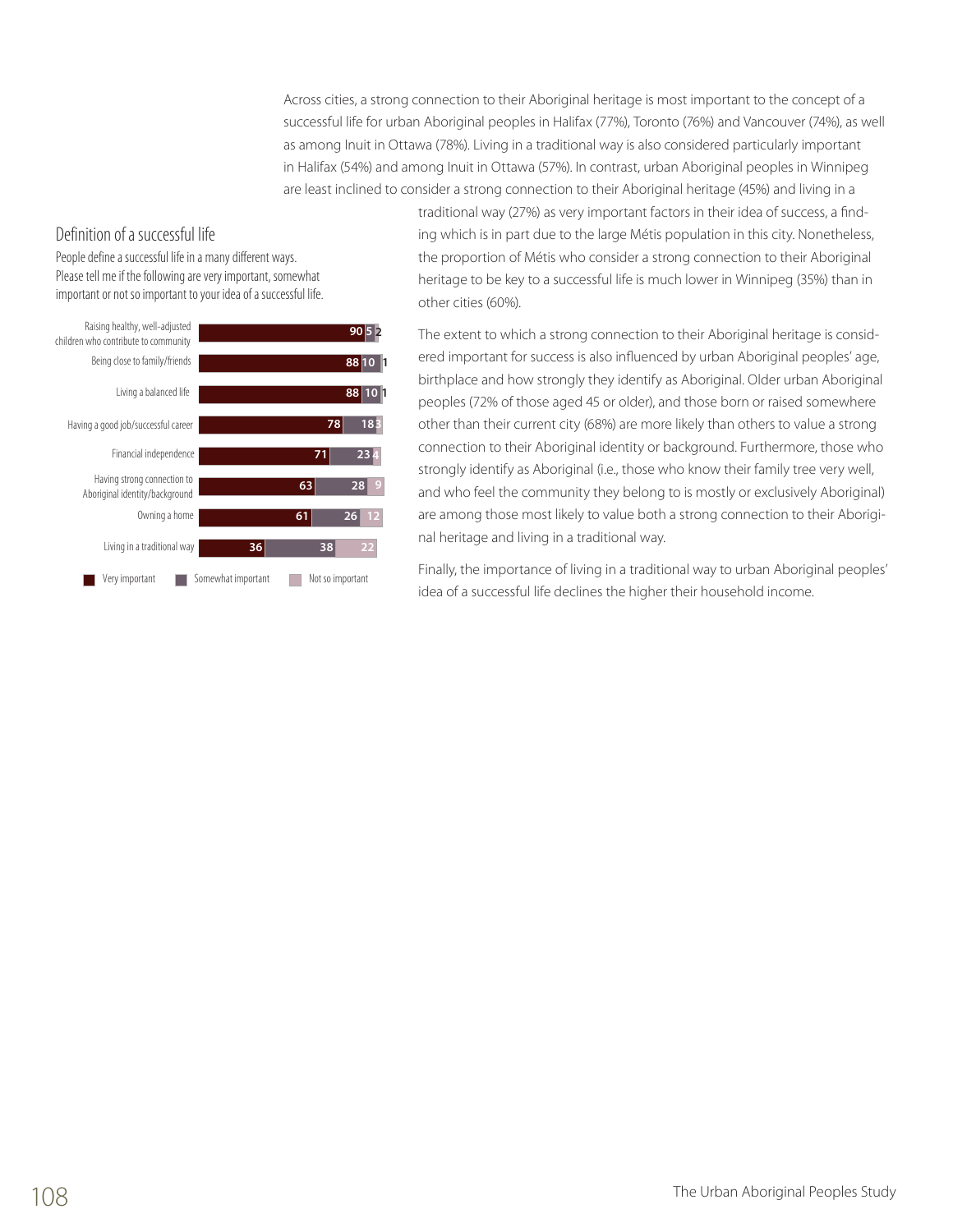# 3. Work experiences

*UAPS* findings reveal a strong association between happiness and job status and satisfaction. The *UAPS* briefly addressed the topic of work, expanding upon existing labour statistics of the Aboriginal population by focusing on quality of employment and the types of successes that urban Aboriginal peoples have experienced in their working lives.

# Employment profile

### *A majority of UAPS participants are working, either full-time, part-time or for themselves. The rate of employment is highest among those with a post-secondary degree.*

First, it is useful to understand the employment profile of *UAPS* participants. Six in ten (58%) *UAPS* participants are working. Most are full-time employees (40%), while some are self-employed (7%) or are working part-time (11%). The remainder includes full-time students (10%), individuals who stay at home full-time (4%) or are retired (4%), those on social assistance (4%) or on a disability pension (3%), and those who are currently unemployed (14%).

Métis (48%) are more likely than First Nations peoples (33%) and Inuit (29%) to say they are working fulltime, although rates of self-employment and part-time employment are similar. In turn, unemployment is more commonly reported by Inuit (21%) and First Nations peoples (17%) than by Métis (11%).

Employment rates (including full-time, part-time or self-employment) are highest among *UAPS* participants with a university (79%) or college (72%) degree, confirming the link between educational attainment and labour market success (Statistics Canada has demonstrated that the likelihood of employment increases and the likelihood of unemployment decreases significantly with more education). Age is also a factor, with younger urban Aboriginal people more likely than others to have part-time employment (16% vs. 9% of those aged 25 and older).

Rates of employment are highest in Vancouver (71% working full-time, part-time or self-employed), followed by Halifax (69%) and Winnipeg (64%), and lowest in Saskatoon (38%), where one-quarter (26%) of *UAPS* participants describe themselves as unemployed. Self-employment is most common in the big cities of Vancouver (14%), Montreal (12%) and Toronto (11%).

Urban Aboriginal peoples presently working either full-time or part-time work in a range of occupations and professions, although two sectors predominate: services and sales (white collar) (20%), and skilled and semi-skilled trades (15%). Smaller proportions say their principal occupation is in social work and counselling (9%), unskilled work (9%), the professions (i.e., doctor, lawyer, dentist) (7%), as an administrator or owner of a small business (5%) or big business (4%), consulting and management services (3%), technician and service professional (3%), and food services (3%). Some occupations are more common among part-time workers, including unskilled work (15%) and food services (7%).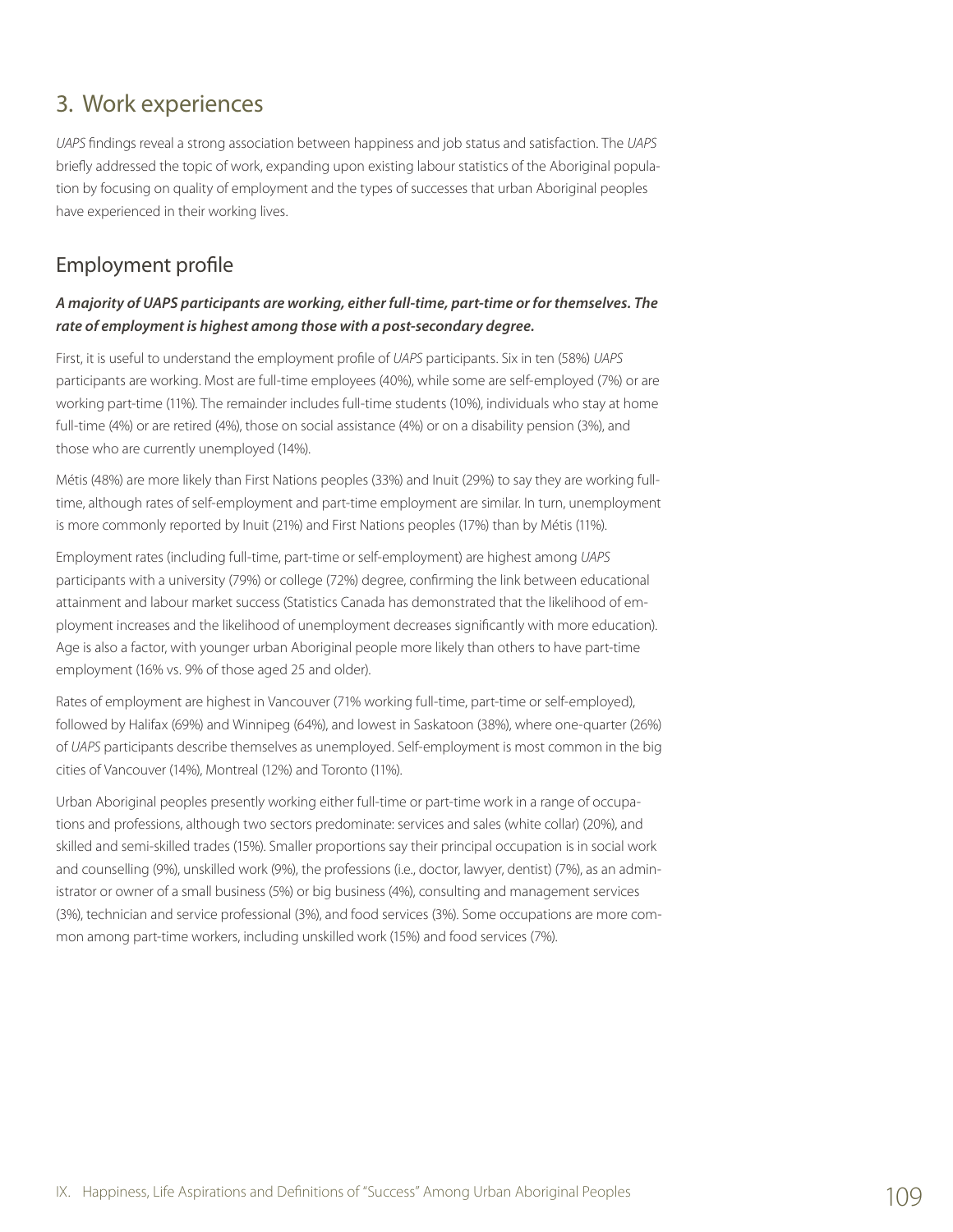# Job satisfaction

### Job satisfaction\*

Would you say you are very satisfied, somewhat satisfied, somewhat dissatisfied or very dissatisfied with your job?



\* Subsample: Those who are working full- or part-time, or are self-employed.

## *Job satisfaction is high among working urban Aboriginal peoples, and the low level of job dissatisfaction is on par with the Canadian population-at-large. Passion for their work and a good work environment are the top reasons for individuals who are very satisfied with their jobs.*

What quality of employment do urban Aboriginal peoples experience? One way to explore this is through their level of satisfaction with their jobs. Most urban Aboriginal peoples express satisfaction with the work they do. Among urban Aboriginal peoples who are presently employed full-time or part-time or who are self-employed, half (50%) say they are very satisfied with their job and over a third (37%) are somewhat satisfied. Only one in ten feel somewhat (7%) or very (3%) dissatisfied with their job. Inuit, Métis and First Nations peoples who are presently employed do not differ substantially in their degree of job satisfaction.

Levels of job dissatisfaction, as defined by Statistics Canada, appear similar to that of the Canadian population-at-large. The 2002 Canadian Community Health Survey found that eight percent of Canadian workers were either "not too satisfied" or "not at all satisfied" with their jobs, a figure slightly lower than the one in ten urban Aboriginal peoples who report they are either "somewhat dissatisfied" or "very dissatisfied" with their jobs.

Job satisfaction is higher among those who are self-employed (55% very satisfied) or working fulltime (51%) than among those who are employed part-time (40%). In part, money makes a difference. Strong job satisfaction grows from four in ten (39%) urban Aboriginal peoples with household incomes under \$30,000 to six in ten (62%) of those with household incomes of \$60,000 or more $47$  – and urban Aboriginal peoples with full-time work are more than twice as likely as part-time employees to fall into this latter category.

Job satisfaction also increases with age, ranging from three in ten (28%) urban Aboriginal peoples aged 18 to 24 to two-thirds of those aged 45 and older (65%). This is not entirely due to a better work status among older urban Aboriginal peoples, since they are consistently more satisfied with their jobs than younger individuals regardless of whether they are employed full-time or part-time, or self-employed. Happiness with one's job is also more evident among urban Aboriginal peoples with college (57%) or university (54%) degrees.

Urban Aboriginal peoples in Montreal (62%), Toronto (59%) and Vancouver (55%) are most likely to be very satisfied with their jobs, which is due in part to the higher proportion in these cities who are selfemployed. Dissatisfaction (very or somewhat) is slightly more common in Calgary (16%) and Edmonton (14%) than elsewhere.

**Reasons for job satisfaction or dissatisfaction.** Passion for their work and a positive work environment stand out as urban Aboriginal peoples' top reasons why they are satisfied with their jobs.

When urban Aboriginal peoples who are very satisfied with their jobs are asked the reasons why (unprompted, without response options offered), more than one-third (36%) say it is because they "love their job." A good boss, colleagues and work environment (24%) also make a difference, as does the sense among some that their work allows them to give back to (21%) or have a positive influence on

<sup>47</sup> This is consistent with other research demonstrating that, as people move into "middle income" brackets, they are more likely to report higher levels of job satisfaction. Statistics Canada, Health Reports: Job satisfaction, stress and depression, *The Daily,* 2006.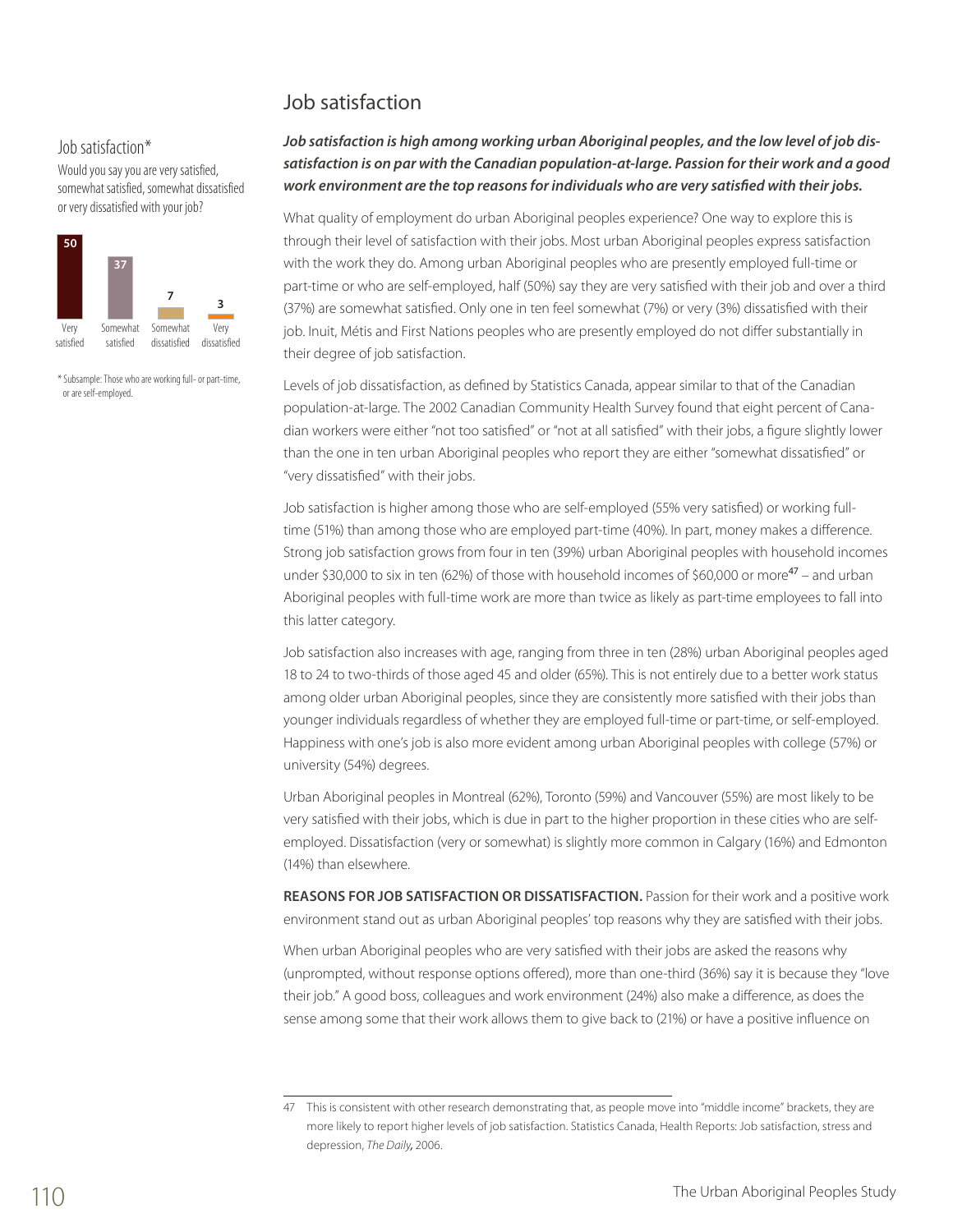(13%) their community. Less common reasons for strong job satisfaction include a sense of fulfillment in their work (14%), the pay and/or the benefits (13%), and the opportunity for advancement available to them in their current role (10%).

The relatively small group of urban Aboriginal peoples who are dissatisfied with their current job are most likely to cite a lack of challenge (18%), poor pay (17%), and bad management or politics in the workplace (17%). Other reasons for their dissatisfaction include no link between their job and their interests or educational degree (15%), and a stressful or difficult job (11%).

The group of urban Aboriginal peoples who say they are somewhat satisfied with their job cite a mix of both positive and negative reasons for this, none of which stand out as unique reasons compared to those who are either very satisfied or dissatisfied with their employment. It is interesting that those who are somewhat satisfied are as likely as those who are dissatisfied to treat their job as temporary, and indicate that they are planning a career change (9%) or that their current job is just to pay the bills (5%).

# Contentment with work versus plans to move on

## *Urban Aboriginal peoples are fairly divided between those who are content with their work and those who hope to move on to something else, views that are clearly affected by job satisfaction. Those who plan to move on ultimately hope to pursue educational aspirations and work in other fields.*

Beyond their level of job satisfaction, how content are urban Aboriginal peoples with their type of work? Urban Aboriginal peoples who work full-time, part-time or who are self-employed are fairly divided between those who are comfortable in their job and those who favour a change. Just over onehalf (53%) of this group say they are generally content with the type of work they do, while four in ten (43%) say they hope to move on to something else (4% are unable to offer an opinion). As was the case with job satisfaction, contentment with their jobs is similar for First Nations peoples, Métis and Inuit.

Job satisfaction is a key influence on urban Aboriginal peoples' contentment with their work. Only onequarter (23%) of those very satisfied with their jobs hope to move on to something else, compared to 57 percent of those who are somewhat satisfied and nine in ten (88%) who are dissatisfied with their jobs.

As could be expected, the desire to move on is highest among young urban Aboriginal people (76%) and declines with age (to only 24% of those aged 45 and older). More time in the workforce, and the fact that older urban Aboriginal peoples are more likely to be employed full-time and satisfied with their jobs, likely contribute to their greater contentment in their jobs.

The inclination to do something other than their current job is highest among those in the lowest income brackets (55% of those with household incomes under \$30,000). It is also more evident among those with part-time jobs (57%) compared to those with full-time jobs (42%). In contrast, urban Aboriginal peoples who are self-employed are most likely to be content with their type of work (70% vs. 25% who hope to move on).

Among urban Aboriginal peoples in the labour force, the desire to move on is highest in Calgary and Edmonton (where job dissatisfaction is most common), followed by Regina and Saskatoon. In the other cities, the balance of opinion is towards contentment with their current jobs.

Job contentment, by employment status\* Are you generally content with the type of work you do or do you hope to move on to something else?



<sup>\*</sup>Subsample: Those who are working full- or part-time, or are self-employed.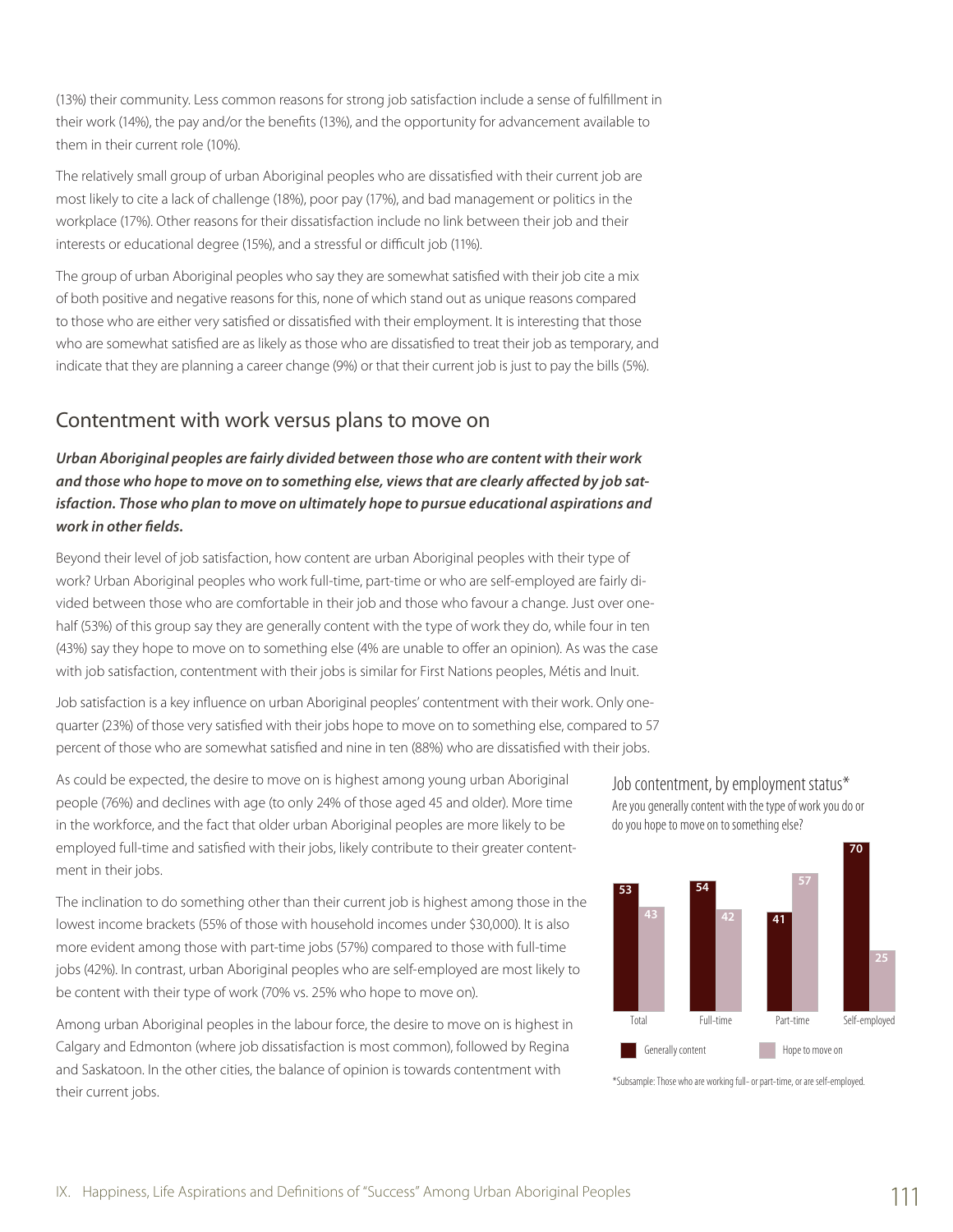Among urban Aboriginal peoples who intend to move on from their present job, what do they want to do? One in ten each plan to continue their education (10%), own their own business (10%)<sup>48</sup> or hope to be promoted within their organization (8%), a desire particularly common among those who are very satisfied with their jobs, and an indication that not all plans entail a departure from their current workplace. Others cite a wide range of different professions or fields in which they hope to be, the most common of which include social work (7%), working on behalf of the Aboriginal community (6%), teaching (5%), law (5%), nursing (4%) and art/design (4%).

## Workplace successes

### *Urban Aboriginal peoples describe a range of successes in the workplace, including specific job successes and advancement, personal growth opportunities, job and financial stability, and the opportunity to give back to others.*

What do urban Aboriginal peoples consider their biggest successes in their working life?

When asked (unprompted, without response options offered), urban Aboriginal peoples in the labour market described five main types of success:

- On-the-job successes and advancement. Urban Aboriginal peoples are most likely to mention onthe-job successes and advancement as their biggest success in their working life so far. Four in ten (39%) describe specific job successes, such as promotions, advancement in their company, greater responsibility, and prestige, awards and recognition gained through accomplishing particular goals, as examples of on-the-job success and advancement. Proportions of urban Aboriginal peoples who cite on-the-job successes and advancement as their biggest success rises to five in ten of those in Edmonton (54%), Vancouver (52%), and Montreal (49%).
- Growth opportunities. The second most common form of workplace success, three in ten (31%) feel the new skills they have acquired, stretch assignments received, personal growth achieved on the job, and educational opportunities for skills upgrading and certification constitute the biggest success in their working life so far. Urban Aboriginal peoples in Calgary (40%) are most likely to say growth opportunities have been their biggest success in their working life.
- Employment and job stability. More than two in ten (23%) urban Aboriginal peoples feel their biggest success so far has been achieving job stability and/or security in their industry or field. This is most evident in Thunder Bay (33%) and Calgary (31%).
- Financial stability. Two in ten (18%) urban Aboriginal peoples also feel their ability to afford what they want, support their family or themselves, and be able to afford their own home and car are the biggest successes they have had in their working life so far, rising to three in ten or more in Thunder Bay (34%), Halifax (32%) and Calgary (30%).
- Giving back**.** Similarly, two in ten (18%) emphasize the sense of success they feel by doing a job that requires them to help youth, work with other Aboriginal peoples and give back to their community. This type of "success" is cited most frequently in Toronto (25%) and Vancouver (23%).

<sup>48</sup> Beyond the general desirability of owning their own business, there is a strong trend in small business ownership among Aboriginal peoples in Canada. Statistics Canada data show Aboriginal peoples start businesses at nine times the rate of the average Canadian.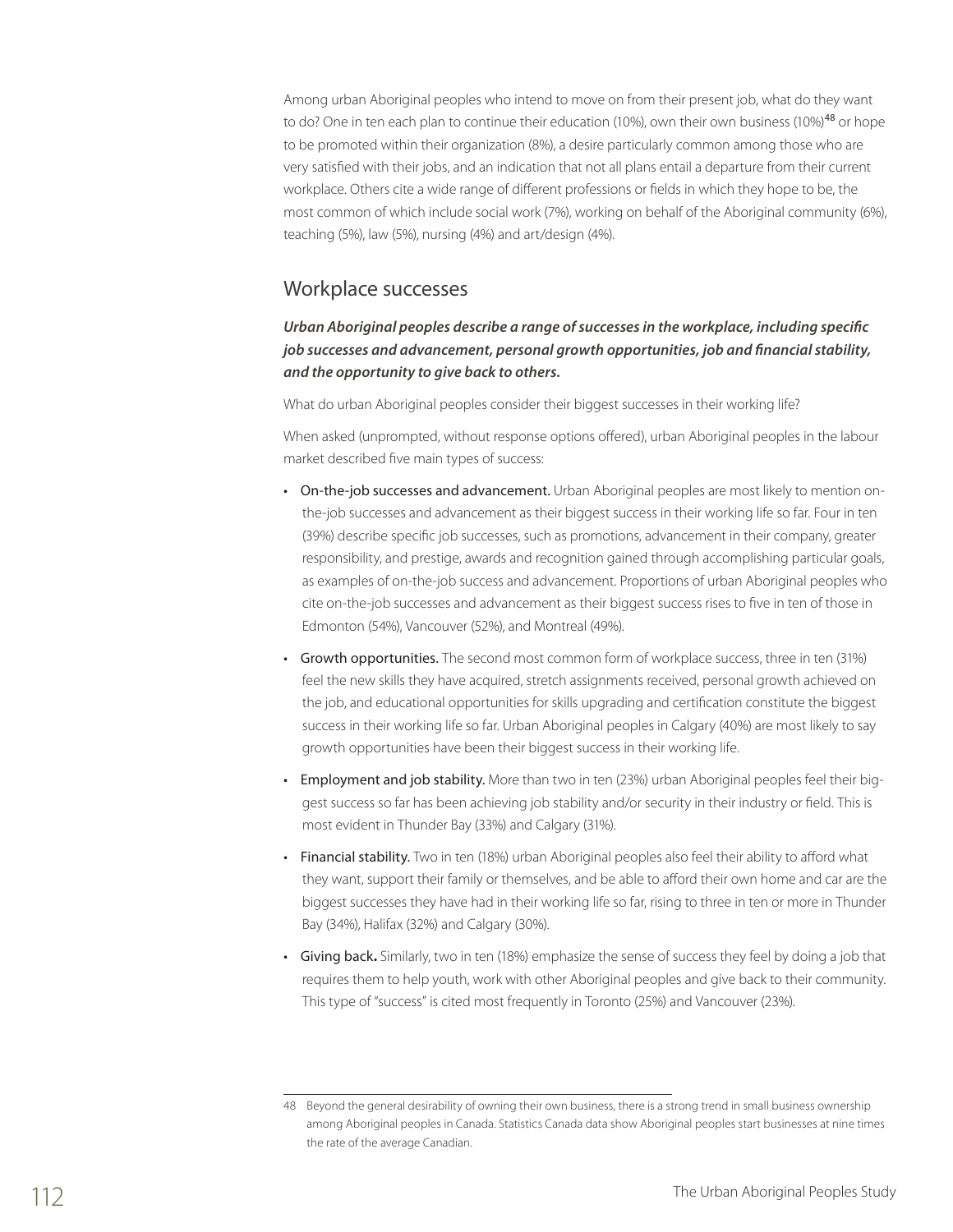# 4. Hopes for the future

## *Urban Aboriginal peoples are most likely to hope for a future world of greater cultural connection, education and tolerance.*

When asked to think about the future and in what ways they hope their children's and grandchildren's lives (or the lives of the next generation) will be different from their own (unprompted, without providing response options), urban Aboriginal peoples' hopes centre on a world of greater educational aspiration, cultural connection and tolerance. Some of these hopes are presented in participants' own words in the sidebar on this page.

Urban Aboriginal peoples are most likely to hope that future generations learn the importance of education and finishing school (20%). The next most common hopes for future generations are that they be more aware of, involved in and connected to their Aboriginal cultural community (18%), and that they will live in a society without racism and discrimination (17%).

Smaller proportions of urban Aboriginal peoples hope their children and grandchildren will lead happier, healthier and more balanced lives (11%), achieve greater financial security and/or wealth (11%), make better decisions than themselves (10%), and enjoy a safe environment without crime, violence or physical or emotional abuse (10%). A wide variety of other hopes for the future are mentioned, although none by more than nine percent of survey participants, including avoidance of addictions to drug and alcohol, access to better resources or opportunities, a stable/strong supportive family life, pride in their Aboriginal identity, and more access to or support in education.

Hopes for the lives of future generations are generally similar across most demographic segments of the urban Aboriginal population, with a few exceptions. Education is a more common hope for future generations among older urban Aboriginal peoples (24% of those aged 45 and older) and those with no high school diploma (24%). In turn, those with at least a high school education are more likely than others to express a hope for a more tolerant society (19%). As well, First Nations peoples are most likely to express a desire for future generations to have stronger cultural connections (24%). Financial stability is a more common hope for Métis (13%) than for others.

### Hopes for the future

Turning now to the future, are there ways in which you hope your children's and grandchildren's lives (or the lives of the next generation) will be different from yours?



## Urban Aboriginal peoples' hopes for the future:

*A positive experience in education. That they will not face systemic or racial discrimination. They don't experience bullying.*

*I wish the future generations, including my grandchildren, will have strong cultural connections and ties to the land and the spirits of their ancestors, to reclaim and restore our people to their roots and to the land, and most of all to their ancient values and beliefs.*

*My child and my grandchildren will be raised within our family, free of alcohol and drugs. They will be educated on the negative effects that addictions can have on their lives. They will take responsibility for the choices they make, and live life with integrity.*

*Hopefully, in their time they will be treated equally and there will be an end to racism.*

*That they have meaningful opportunities to participate in mainstream society; have knowledge of family history, lineage and culture; they don't feel the inter-generational abuses caused by colonization; access to healthy, spiritual, cultural teachers and elders.*

*I hope they are happy and see less crime and drugs on the street. There are too many young kids dying of drug overdose and gang violence in the streets.*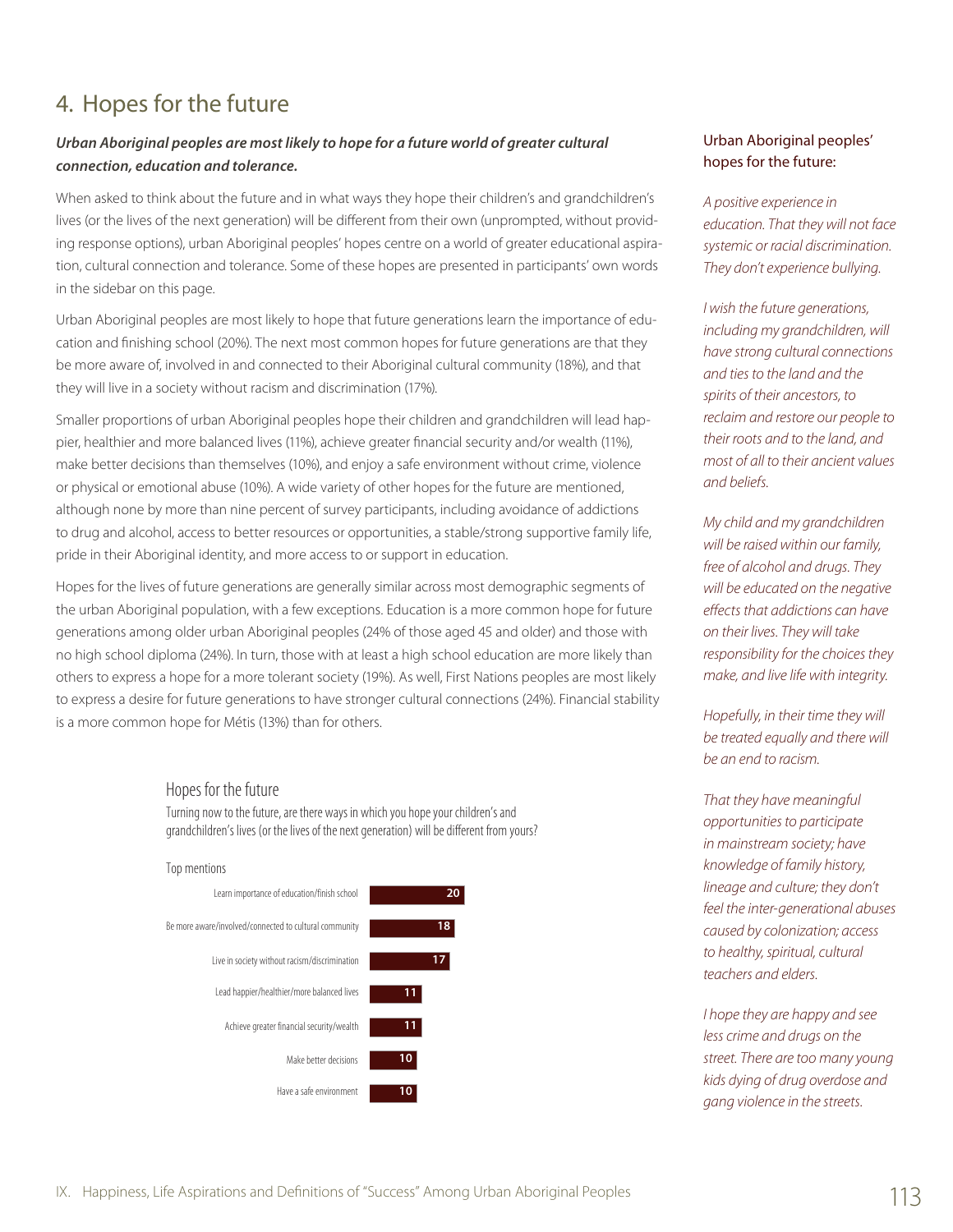# 5. Health perceptions

Since quality of health clearly affects urban Aboriginal peoples' sense of happiness with their life, a short exploration of urban Aboriginal peoples' perceptions of their health and well-being is appropriate at this point in the report. The *UAPS* asked urban Aboriginal peoples to rate their own health and about the factors they feel are important in determining a person's overall health, as well as about the importance of and their ease of access to traditional healing practices.

# Assessment of personal health

## *Most urban Aboriginal peoples are positive about their personal health.* I9



In general, would you say your health is …?

Health status

Urban Aboriginal peoples are generally positive about their personal health. When asked to assess their health, eight in ten urban Aboriginal peoples rate their health as excellent (14%), very good (32%) or good (33%). Two in ten say their health is fair (16%) or poor (6%). First Nations, Métis and Inuit are similarly positive about their personal health. These self-reported results are best interpreted as an indicator of how people perceive their health rather than as an objective measure of population health status.

Urban Aboriginal peoples' assessment of their health does not vary significantly by identity group. However, urban Aboriginal peoples in Halifax (86%), Vancouver (86%), Calgary (82%) and Montreal (82%) are more likely than average to report they are in excellent-to-good health.

Not surprisingly, perceptions of health are more positive among younger individuals and those with higher socio-economic status. Younger urban Aboriginal peoples (i.e., those under 45 years of age) (82%), those with a university education (89%), and those with higher household incomes (86% – \$60,000 or more) are all more likely than others to say they are in excellent-to-good health.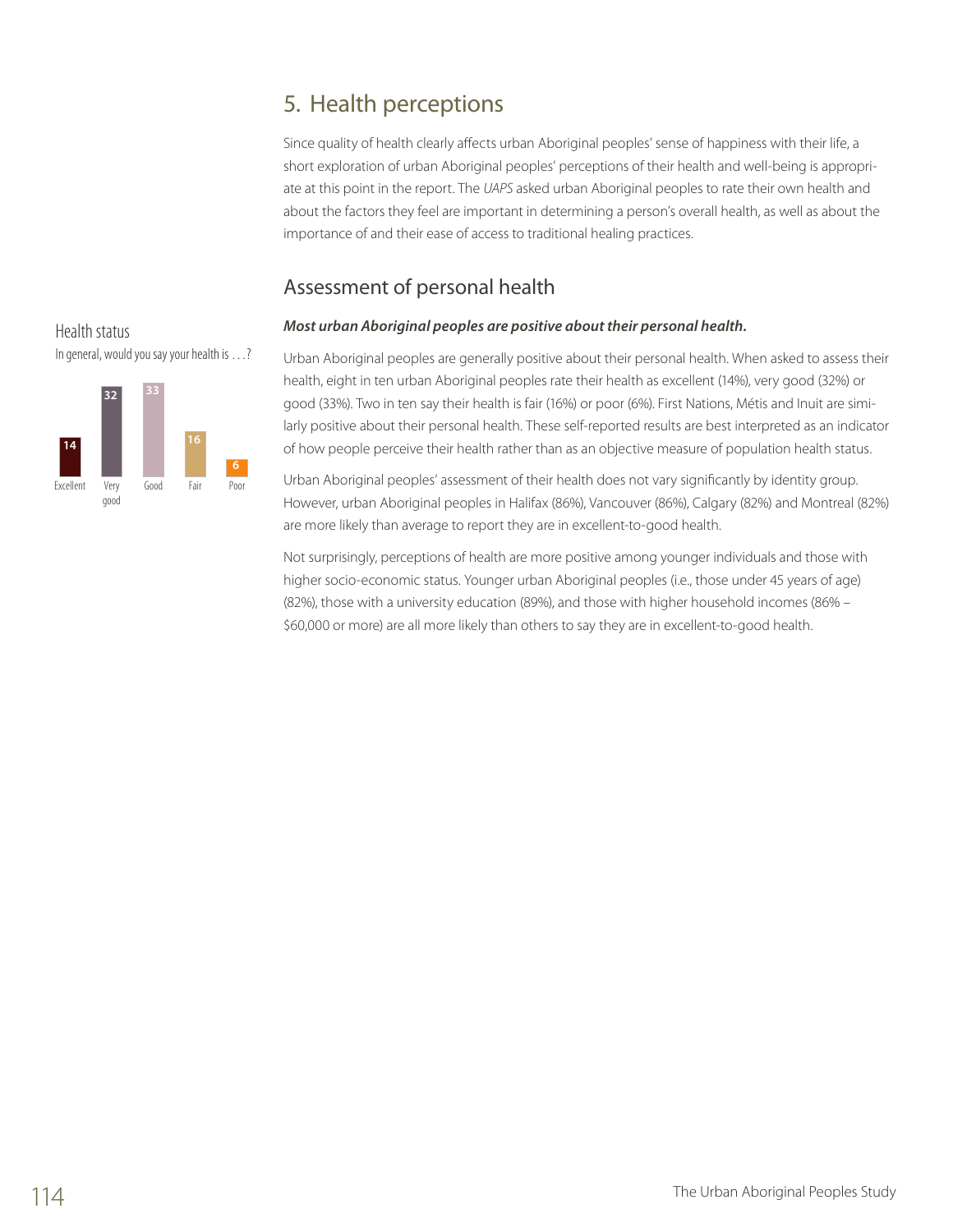# Perceived determinants of personal health

## *Positive outlook on life and reducing stress are perceived to be the most important factors determining a person's overall health.*

There are various factors that determine personal health, apart from absence of disease. These include lifestyle choices, and societal and environmental factors. A growing body of literature also indicates that Aboriginal peoples' concept of overall health and well-being includes other considerations, such as spirituality, relation to the land and strength of Aboriginal identity.<sup>49</sup> To explore the ways in which urban Aboriginal peoples define good health, the *UAPS* asked survey participants to rate the importance of six factors in determining a person's overall health: physical exercise, diet, outlook on life, spirituality, being part of a healthy and vibrant community, and reducing stress and anxiety.

Majorities of urban Aboriginal peoples think all six factors are very important in determining a person's overall health. However, they are most likely to think a positive outlook on life (88%), and reducing stress and anxiety (87%) are very important in determining overall health, closely followed by physical exercise (84%). Fewer, albeit still majorities of urban Aboriginal peoples, think diet (76%), spirituality (69%), and being part of a healthy, vibrant community (67%) are very important in determining a person's overall health. Most of the remainder consider each of these factors to be somewhat important; very few (less than one in ten) say they are not so important.

Inuit, Métis and First Nations peoples prioritize the importance of these six health factors somewhat differently. Métis (85%) and First Nations peoples (84%) are more likely than Inuit (71%) to rate physical exercise as a very important determinant of overall health. Inuit (79%) and, to a lesser degree, First Nations peoples (73%) are more inclined than Métis (61%) to see being part of a healthy, vibrant community as a very important health determinant.

In addition, spirituality, and being part of a healthy, vibrant community are considered more important factors by urban Aboriginal peoples who know their family tree very well, and who feel they belong to a community that is primarily Aboriginal, or equally Aboriginal and non-Aboriginal.

Urban Aboriginal peoples' views on the determinants of health also vary by gender and age. Women are more likely than men to perceive nearly all of these six factors as very important determinants of health. The one exception is physical exercise, which is similarly perceived as important by both men and women. The perceived importance of all six factors is higher among older urban Aboriginal peoples, and those aged 45 and older are most likely to believe in the value of a good diet, community and spirituality. However, these views do not vary substantially by personal health status.

Notably, while urban Aboriginal peoples without a high school diploma are least likely to place value on exercise, diet and life outlook, they are as likely as those with more education to believe community, spirituality and stress reduction are very important to overall health.

Across cities, urban Aboriginal peoples in Vancouver are more likely than average to consider exercise (92%), diet (87%) and reducing stress (93%; this latter together with Toronto at 91%) as very important to overall health. In comparison, those living in Winnipeg are less inclined than average to rate spirituality (56%) and being part of a healthy, vibrant community (56%) as very important.

#### Importance to overall health

Your health can make a big difference to your quality of life. Please tell me if you believe each of the following is very important, somewhat important or not so important in determining a person's overall health.

#### Very important



<sup>49</sup> Nettleton, C., Napolitano, D., Stephens, C. (2007). An overview of current knowledge of the social determinants of Indigenous Health Working Paper. London School of Hygiene and Tropical Medicine. Commissioned by the World Health Organization.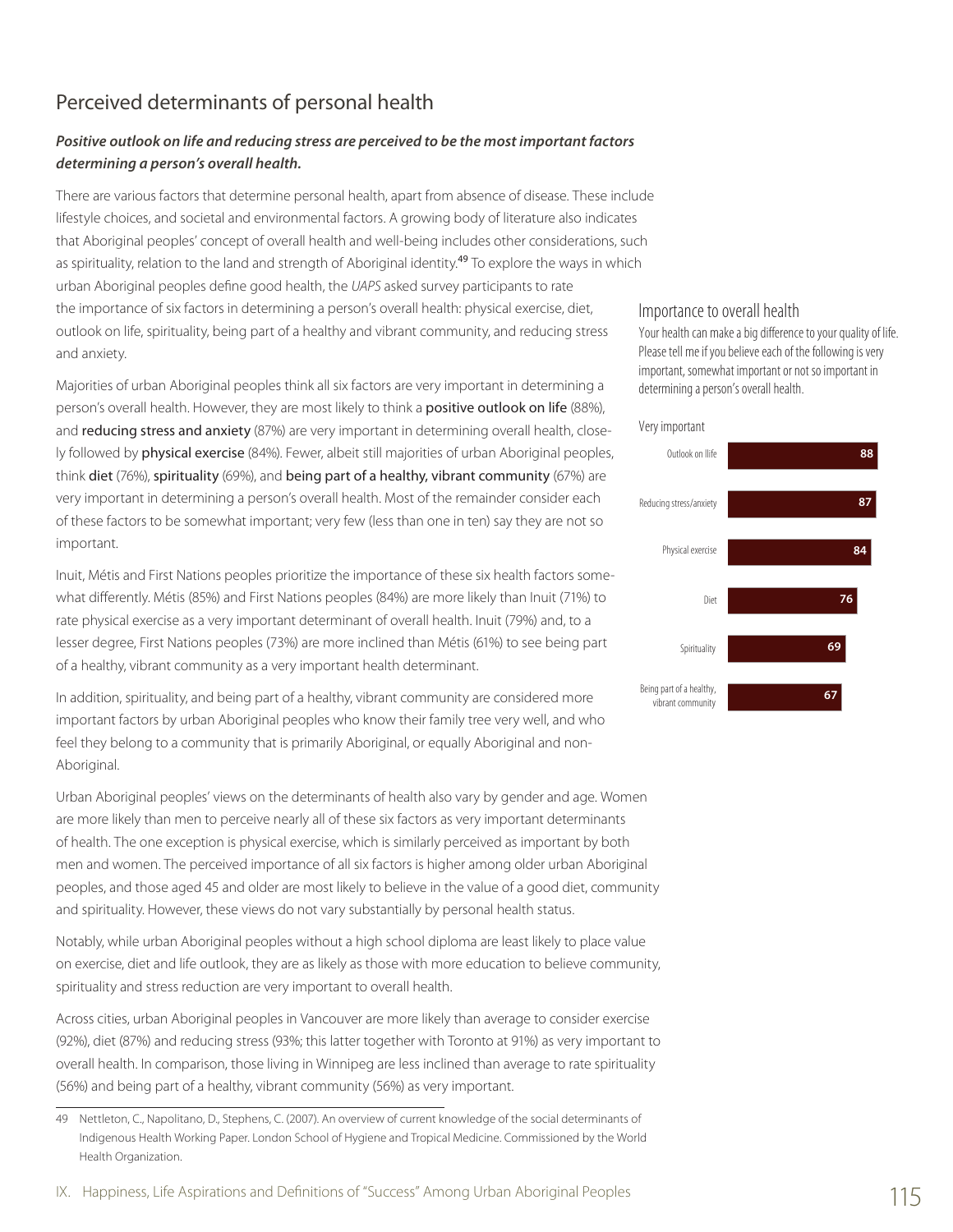# Traditional healing practices vs. mainstream care

## Importance of traditional healing practices

Is having access to traditional healing practices more important, less important or equally important to you as access to non-Aboriginal or mainstream health care services?



### Access to traditional healing practices is as, if not more, important than access to mainstream *health care for majorities of urban Aboriginal peoples, especially Inuit and status First Nations peoples, and those who strongly identify as Aboriginal.*

How important is it for urban Aboriginal peoples to have access to traditional and culturally-appropriate health care? Most urban Aboriginal peoples say traditional healing practices are at least equally, if not more, important to them than mainstream health care. Almost half (45%) of urban Aboriginal peoples say access to traditional healing practices are equally important to them as access to non-Aboriginal or mainstream health care services, while one-quarter (27%) say traditional practices are more important. Only two in ten (22%) consider traditional healing to be less important than access to mainstream health care.

The view that access to traditional healing practices is more important than access to mainstream health care services is more evident among Inuit (37%) and status First Nations peoples (36%) than among non-status First Nations peoples (25%) and Métis (20%). Métis, in turn, are more inclined than others to say access to traditional healing is less important (30% vs. 15% of others), while non-status First Nations peoples are more likely to say the two are equally important (58% vs. 44% of others).

Urban Aboriginal peoples in Toronto (43%) and Inuit in Ottawa (47%) are more likely than those living in other cities to say accessing traditional healing practices is more important than accessing mainstream health care services. In contrast, those living in Winnipeg (18%), most likely driven by the higher proportion of Métis living in this city, Regina (19%) and Edmonton (20%) are least likely to share this view.

The relative importance of traditional healing practices among urban Aboriginal peoples also increases with age and strength of Aboriginal identity. Those aged 45 and older, and those who strongly identify as Aboriginal (i.e., those who know their family tree very well, and feel the community they belong to is mostly or exclusively Aboriginal) are more likely than others to think access to traditional healing practices is more important than access to mainstream health care. However, these views do not vary noticeably by personal health status.

# Access to traditional healing practices

### *Six in ten urban Aboriginal peoples say it is easy to access traditional healing practices, especially urban Aboriginal peoples in Toronto.*

Access to traditional healing practices How easy or difficult is it for you to access traditional healing practices, such as natural medicines, healing circles and other ceremonies, and the counsel of elders?



Actual access to traditional healing practices appears easy for majorities of urban Aboriginal peoples. Six in ten say it is very (30%) or somewhat (29%) easy to access traditional healing practices such as natural medicines, healing circles and other ceremonies, and the counsel of elders. Three in ten say it is somewhat (20%) or very (11%) difficult to access these practices. (Ten percent do not give an opinion).

Status First Nations peoples (37%) are more likely than Métis (24%), non-status First Nations peoples (18%) and Inuit (13%) to say it is *very* easy for them to access traditional healing practices. Inuit (50%) are far more likely than Métis (34%) and First Nations peoples (29%) to say it is *difficult* for them to access traditional healing practices. Access to traditional healing is also judged considerably easier by urban Aboriginal peoples living in Toronto (52% very easy). However, the ease or difficulty of access does not vary significantly by personal health status.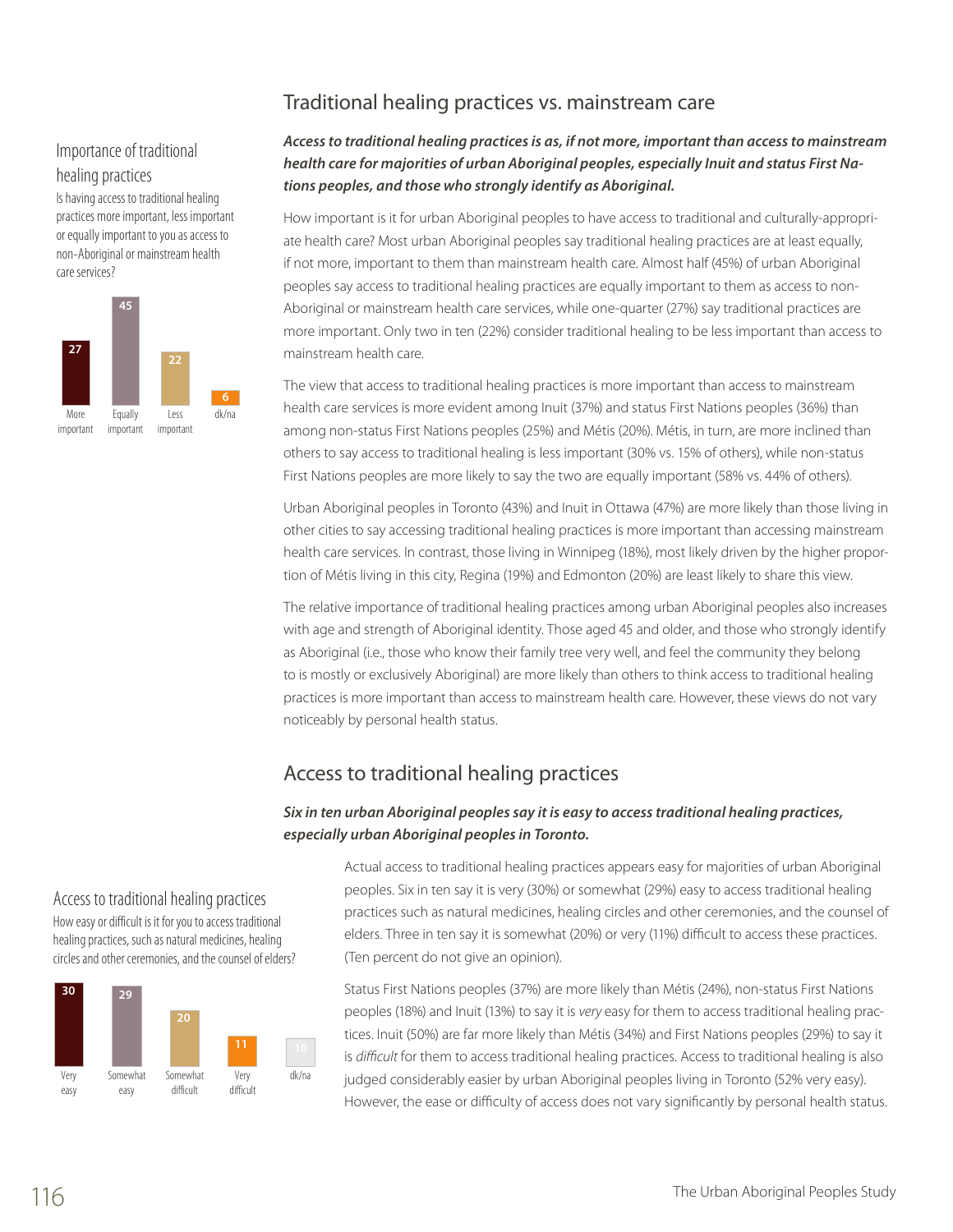# **Overview**

A significant amount of the research literature on Aboriginal people in Canada has focused on the topic of education, at least in part because experts consistently agree that higher education is key to improving the prospects of Aboriginal people. Formal education is recognized as the path to well-paid occupations for Aboriginal people, and subsequently to lower Aboriginal poverty rates.<sup>50</sup>

According to the 2006 Census, urban Aboriginal peoples have had greater success achieving a postsecondary education than their on-reserve counterparts: almost half (47%) of Aboriginal people living in the cities included in this survey (excluding Ottawa) have a college or university degree, compared to only three in ten (30%) on-reserve. Yet the university graduation rate of urban Aboriginal peoples (15%) continues to trail that of other Canadians (25%), despite having similar high school and college completion rates.

The focus of the *UAPS* was to expand upon the statistics about Aboriginal educational achievement, by exploring the impact that education has, and what can be done to ensure that those who want a post-secondary education are successful. The survey addressed the following questions: What has the educational experience of urban Aboriginal peoples been like? For those who pursued a post-secondary education, who and what motivated them, and what are the benefits they have realized from that experience? What supports did they rely on during their post-secondary studies, and what supports would they have liked to have had? And finally, how much value do urban Aboriginal peoples place on education, and on the different forms that learning can take? The following points summarize the main findings around their educational values, aspirations and experiences:

- John Richards has noted that "education from kindergarten to grade 12 is [in part] about transmission of culture."<sup>51</sup> Yet, *UAPS* results suggest that most urban Aboriginal peoples do not learn about Aboriginal people, history and culture in elementary and high school, and it is not until the post-secondary level that they recall learning about their culture in any measure. Nor have urban Aboriginal peoples had much exposure to Aboriginal teachers, despite the fact that many were attending schools with more than a few Aboriginal students.
- For urban Aboriginal peoples who decide to pursue a post-secondary education, the main reason is to secure a good job or launch a career. However, when reflecting on the ways in which post-secondary education has improved their life, they are more likely to value their increased sense of empowerment over job prospects or financial stability.
- Family is central to the success of urban Aboriginal peoples at the post-secondary level, both because they have the most impact on the decision to pursue studies at the post-secondary level, and because they are a primary source of support during college or university.

# X. Educational Values, Aspirations and Experiences

2006 Census: Highest education level attained\*

|                     | <b>Total Canadian</b><br>population (%) | <b>Urban Aboriginal</b><br>population (%) | <b>Aboriginal</b><br>populaton<br>on-reserve (%) |
|---------------------|-----------------------------------------|-------------------------------------------|--------------------------------------------------|
| No degree           | 20                                      | 27                                        | 54                                               |
| High school diploma | 25                                      | 27                                        | 16                                               |
| College             | 30                                      | 32                                        | 23                                               |
| University          | 25                                      | 15                                        | 7                                                |

*\* All results based on those aged 20 and older.*

*Source: 2006 Census*

<sup>50</sup> John Richards and Megan Scott, *Aboriginal Education: Strengthening the Foundations*, CPRN research report, December 2009.

<sup>51</sup> John Richards, *"Culture Matters, but... Explaining Trends among Urban Aboriginal people,"* in *Belonging, Diversity, Recognition and Shared Citizenship in Canada*, p.14.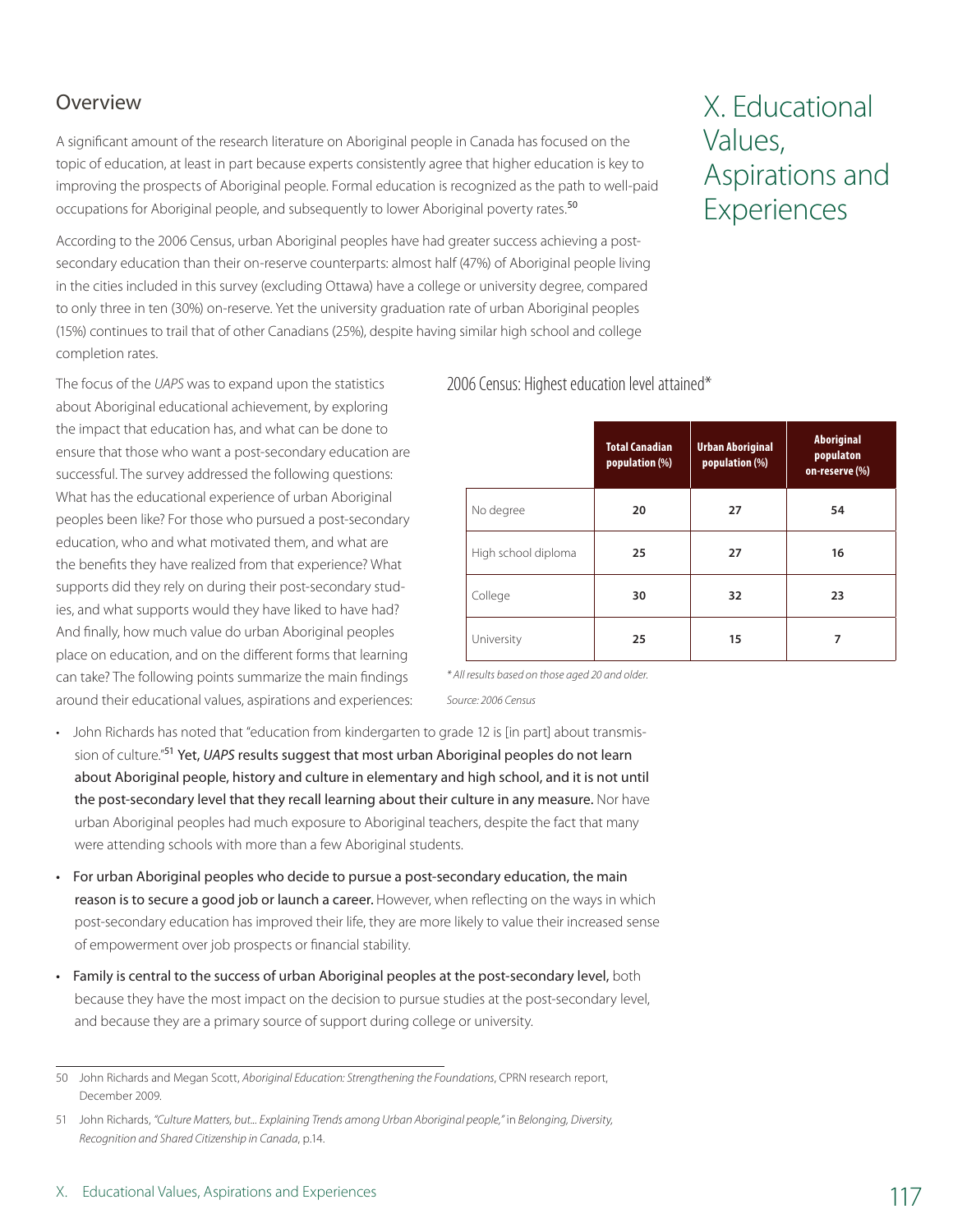- While urban Aboriginal peoples may have overcome many barriers to get to the post-secondary level, once they are pursuing their studies the most common obstacle is funding. Perhaps most tellingly, those who started but did not finish their post-secondary degree are as likely as those who did finish to say they received emotional and moral support while in school, but are less likely to say they received financial support.
- Urban Aboriginal peoples strongly believe in the importance of formal education, both for themselves and for Aboriginal people generally. Notwithstanding this conviction, most consider education to be more than what is offered in mainstream schools, and through degree and diploma programs – and that it can also encompass Aboriginal schools and different forms of education like life-long learning or learning from Elders.
- Urban Aboriginal peoples rely primarily on Band or Aboriginal funding for their post-secondary education, and have less access to job income, family support and personal savings than do non-Aboriginal Canadians. They are also less comfortable with government student loans, and less likely to be saving towards their children's post-secondary education.

# 1. The educational experience

*Urban Aboriginal peoples report learning more about their culture at the post-secondary level than they do in elementary or high school. Students have very limited exposure to Aboriginal*  teachers and classes in Aboriginal languages at all levels, although many report attending *schools with a substantial Aboriginal student population.*

Exposure to Aboriginal culture in school Would you say you have learned a lot, a little or almost nothing about Aboriginal people, history and culture in…?



\*Subsample: Excludes those who have never pursued education at the college or university level. \*\*Subsample: Excludes those whose highest level of education was elementary school

t Toronto results excluded due to inconsistent scale used in error.

Note: Percentages do not add to 100% due to those who said they don't know, or chose not to answer the question

To what extent do urban Aboriginal peoples learn about their culture in formal school settings? Relatively few say they learned about Aboriginal people, history and culture in their elementary and high schools, although this appears to change for students who reach the post-secondary level. Only one-third (35%) of urban Aboriginal peoples say they learned a lot or a little about their culture in elementary school; most (62%) say they learned almost nothing. This improves slightly in high school, with just over four in ten (43%) who say they learned at least a little about Aboriginal culture. Among those who pursue a college or university education however, the proportion who say they learned something about Aboriginal culture increases to one in two (53%); this is due to the dramatic increase in those who say they learned *a lot* (29%) during their post-secondary experience.<sup>52</sup>

<sup>52</sup> That those who pursue a college or university education learn more about Aboriginal culture during their post-secondary studies is not due to being exposed to more (or less) in previous educational environments; this group is no more likely than others to say they learned about Aboriginal culture in elementary or high school.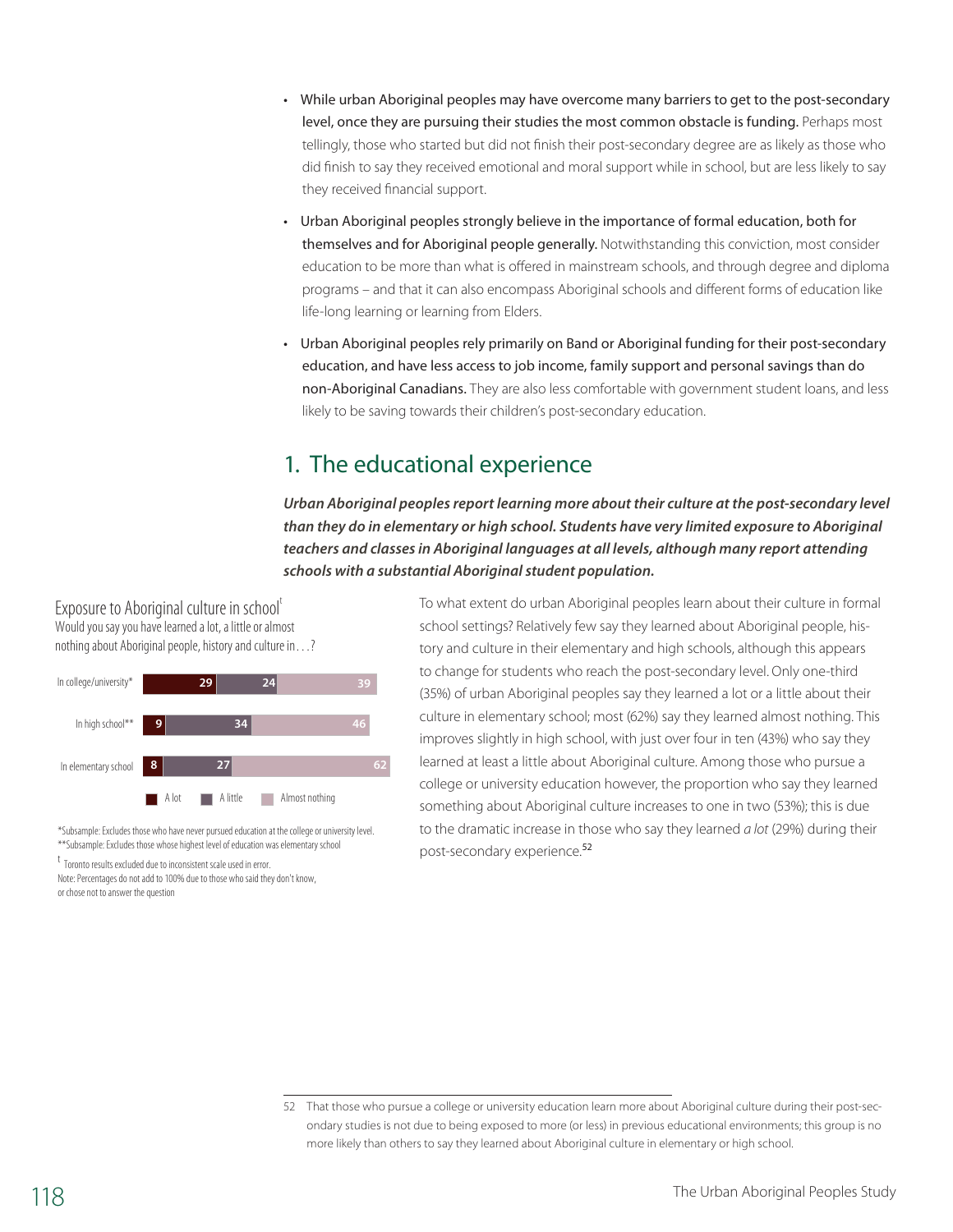In addition to general lack of exposure to Aboriginal content in school curricula, few *UAPS* participants report receiving any instruction in an Aboriginal language while in school. More than eight in ten each say that none of their classes were in an Aboriginal language in elementary school (84%) or in high school (84%) (this was not asked about post-secondary education).

The limited exposure to Aboriginal content in school curricula is likely related, in part, to a lack of exposure to Aboriginal teachers while in school. Seven in ten (69%) urban Aboriginal peoples say that none of their teachers in elementary school were Aboriginal, and a similar proportion (67%) say the same of their high school teachers; at each level, fewer than one in ten say that all/most or some of their teachers were Aboriginal (9% in elementary school and 7% in high school). This changes slightly with post-secondary education: only half (51%) of those who attended college or university who say that none of their professors were Aboriginal, and the proportion who say that all/most or some of their professors were Aboriginal increases to 15 percent.

In contrast to their lack of exposure to Aboriginal cultural content and languages, and Aboriginal teachers, *UAPS* participants have had a substantial proportion of Aboriginal classmates at every level of their education. Half report that all/most (25%) or some (25%) of their fellow students in elementary school were Aboriginal, another three in ten (32%) say that only a few were, and only a small proportion (14%) say there were no other Aboriginal students where they went to elementary school. The proportion of Aboriginal classmates reported drops slightly in high school: only 14 percent say all/most of their classmates were Aboriginal, although another one in three (34%) say some were. By college or university, urban Aboriginal peoples are least likely to have Aboriginal classmates: 11 percent report that all/most of their classmates were Aboriginal, and only a further three in ten (28%) say some were.

In elementary and high school, the likelihood of learning about Aboriginal culture and languages, and having Aboriginal teachers and classmates, is highest among Inuit, followed by First Nations peoples, and is lowest among Métis. Accordingly, these in-school experiences are also more common during the elementary and high school years among those who were born and raised somewhere other than their current city of residence. These experiences are also more common among younger Aboriginal peoples aged 18 to 24 (those who were most recently in elementary and secondary school). The main city difference is that the proportion of Aboriginal classmates reported in elementary and high school is lower among those currently living in Toronto, Montreal, Halifax and Calgary (although it cannot be assumed that all of them attended elementary and secondary school in these cities).

### Instruction in an Aboriginal language

How many or your classes in [school level] were in an Aboriginal language? All or most, some, a few or none?



#### Aboriginal teachers

How many or your teachers in [school level] were Aboriginal? All or most, some, a few or none?



\*Subsample: Excludes those who have never pursued education at the college or university level. \*\*Subsample: Excludes those whose highest level of education was elementary school

#### Aboriginal classmates

How many students in [school level] were Aboriginal? All or most, some, a few or none?



\*Subsample: Excludes those who have never pursued education at the college or university level. \*\*Subsample: Excludes those whose highest level of education was elementary school Note: Percentages do not add to 100% due to those who said they don't know, or chose not to answer the question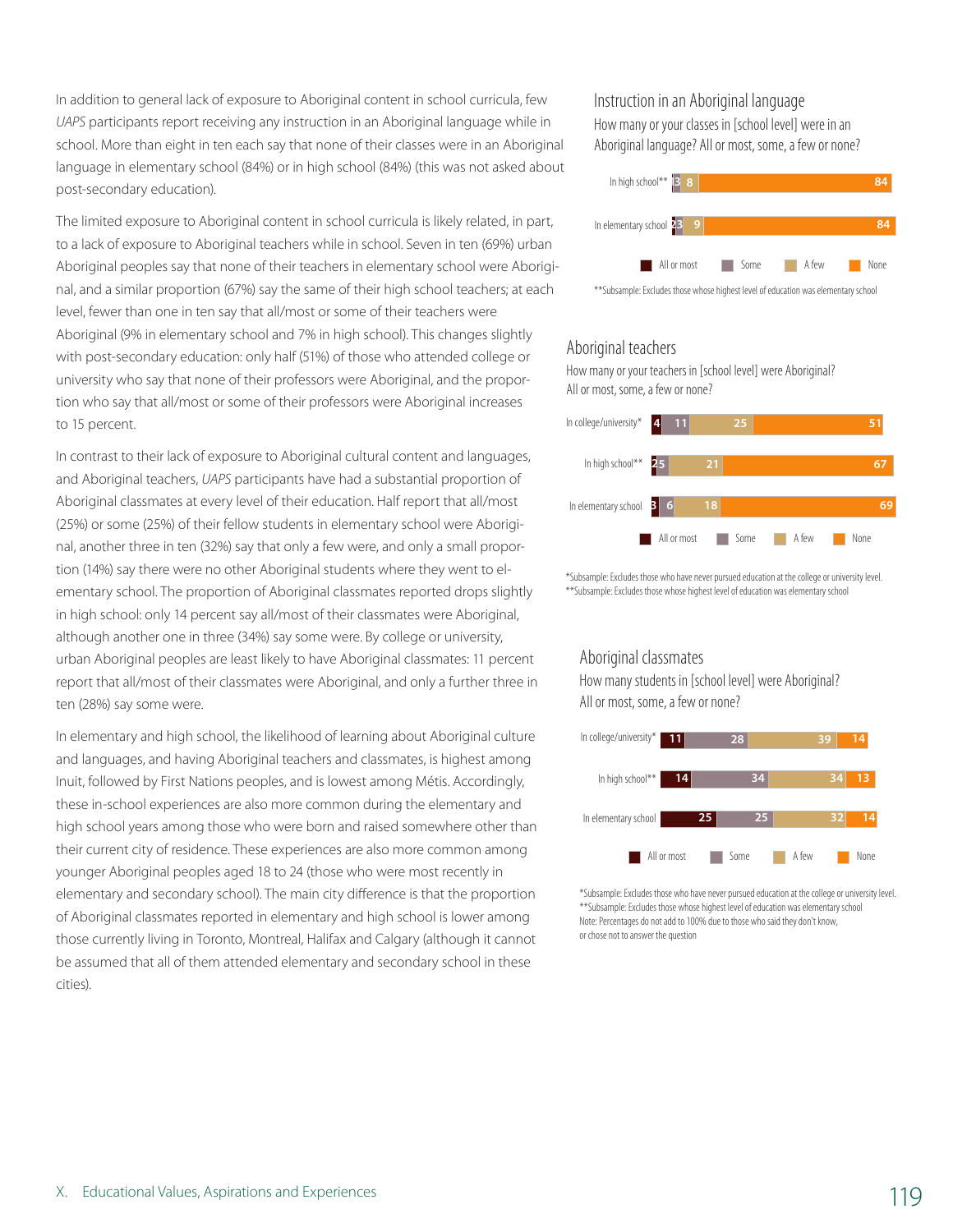There is little consistent variation by demographic segment in post-secondary experiences with Aboriginal culture, teachers or classmates among those who pursued this level of education. However, the likelihood to have learned a lot about Aboriginal history, to have had at least some Aboriginal teachers, and to have gone to school with at least some Aboriginal classmates is highest among those who completed a university degree.

# Educational experiences: *UAPS* comparison groups

*The survey was designed to focus on post-secondary education through the eyes of three different groups: those who have past experience with post-secondary education but are no longer in school; those who are currently studying towards a post-secondary degree; and elementary or high school students who are planning to attend college or university.* 

The first group is comprised of **urban Aboriginal peoples who have gone to college or university but are no longer in school**, and represents 47 percent of the urban Aboriginal population aged 18 and older. Over half (54%) of this group have completed a college degree, and 16 percent have completed a university degree, while three in ten (30%) started but did not complete their degree. This group is comprised of similar proportions of First Nations (47%) and Métis (53%). As one might expect, this group is older, with half (51%) aged 25 to 44, and four in ten (40%) aged 45 and older, with only nine percent in the youngest age bracket (18-24). Women (55%) are more likely than men (44%) to have pursued a post-secondary degree in the past.

The second group consists of **students who are currently enrolled in college or university,** and represents 15 percent of the urban Aboriginal population 18 years and older. Nearly half (46%) of this group are working towards a college degree and an equal proportion are enrolled in an undergraduate degree (46%). A small group (8%) is working towards a post-graduate degree (e.g., medicine, Masters or Doctorate). This group is comprised of a somewhat higher proportion of First Nations (54%) than Métis (45%), and consists of more women (58%) than men (41%). Half (51%) are between the ages of 25 and 44, and most of the remainder (35%) are between 18 and 24, although there is a small group (14%) aged 45 and older.

The third group of **elementary or high school students who plan to go on to post-secondary education** is very small. Only three percent of urban Aboriginal peoples 18 years and older indicate they are currently studying at the elementary or high school level, and most of these (82%) say they plan to go to college or university. Thus, the sample size on which these questions are based is small (n=76) and limits the conclusions that can be drawn.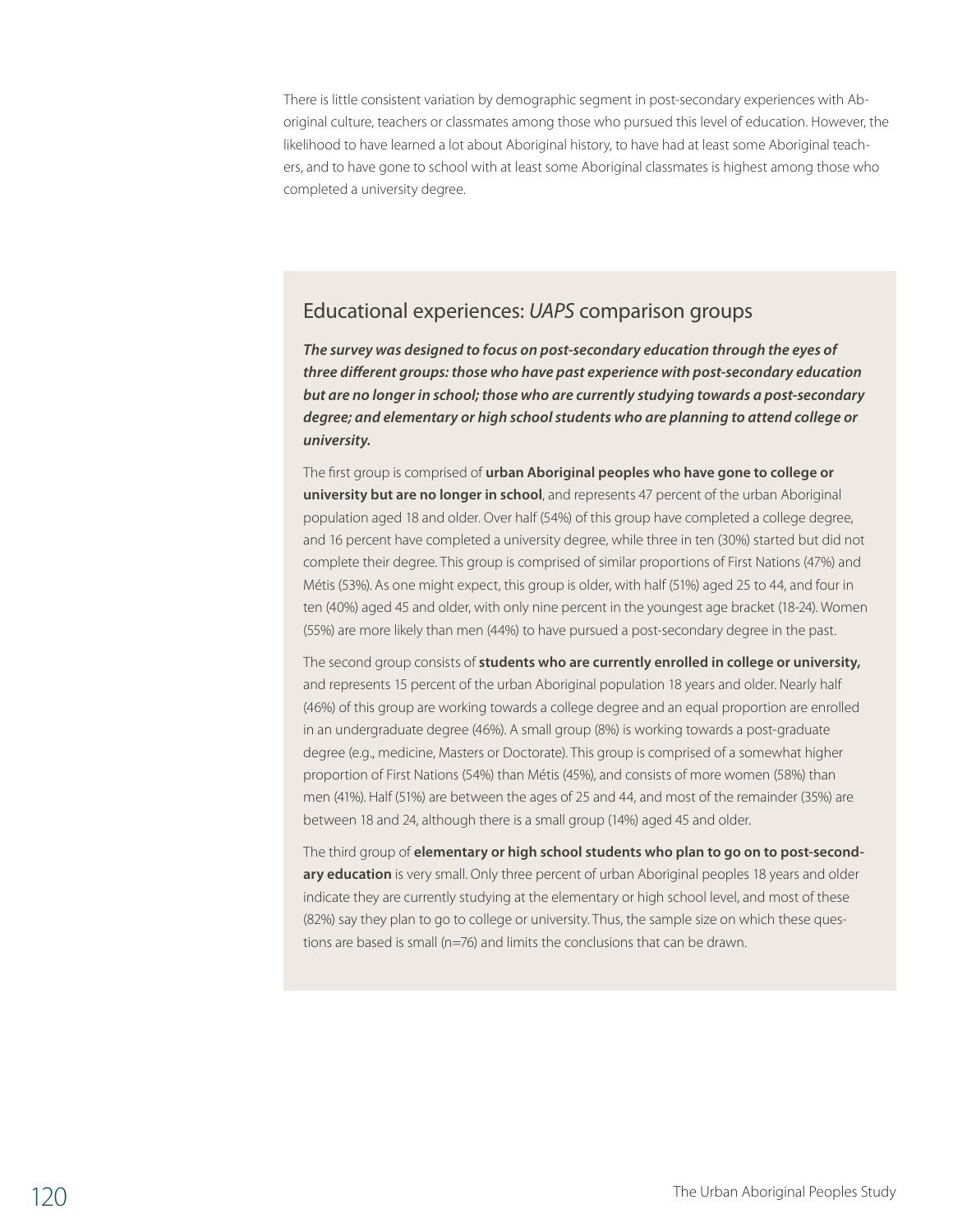# 2. The decision to pursue post-secondary education

# Reason for choosing a post-secondary education

*Urban Aboriginal peoples say that choosing a post-secondary education is primarily about getting a good job or career, but also about financial and quality of life benefits, and for their own personal development. Yet, when reflecting on the outcome of their education, they say the experience made the most difference by helping to empower them.* 

Why do urban Aboriginal peoples choose to pursue a post-secondary education? What motivates them to strive for this goal? To explore this issue, participants who are currently or were previously in college or university, or who plan to pursue a college or university degree, were asked an unprompted question about their main reasons for deciding to get a post-secondary education. No matter the stage at which a person is in their education, the responses reveal three main reasons:

- To get a career/job. The most common reason is that post-secondary education opens up opportunities for getting, or advancing in, a job or career. Some also mention that it can help in achieving a career or position that they *enjoy*. Career or job-related reasons were given by half (49%) of those who previously studied at the post-secondary level and a similar proportion of those who plan to do so in the future (53%), and by four in ten (40%) who are currently in college or university.
- For the financial benefits that ensure quality of life. Another major reason for choosing a postsecondary education is to achieve financial security, so that students can provide a good quality of life for themselves and their family. Although not as commonly mentioned as job-related reasons, financial reasons are given by one-third (33%) of those who previously attended college or university, one-third (33%) of those who are currently doing so, and one-third (32%) of those who plan to do so in the future. Notably, women are more likely than men to cite financial reasons for their decision to pursue a post-secondary education.
- For personal enrichment. A third reason given for pursuing a post-secondary education is personal development, whether through the enjoyment of learning, by completing their education or upgrading their skills, because education is important to them, or by proving that they can to do it (to themselves, their family and others). It is notable that, among current post-secondary students, personal enrichment (32%) is as common a reason for deciding to get their education as financial ones (33%); their current experiences in school may be influencing this perspective, and they have yet to realize the financial and life quality benefits. In contrast, those who are no longer in college or university and those who plan to go in the future are less likely to mention personal enrichment (26% and 23%, respectively), compared to financial reasons (33% and 32%, respectively).

A fourth reason for choosing a post-secondary education was expressed by a smaller number of people, which is to give back to their community and make a difference (12% of those currently in college or university, 8% of previous students and 14% of those who are planning post-secondary studies).

Reasons for choosing postsecondary education What are the main reasons why you decided to get a post-secondary education?

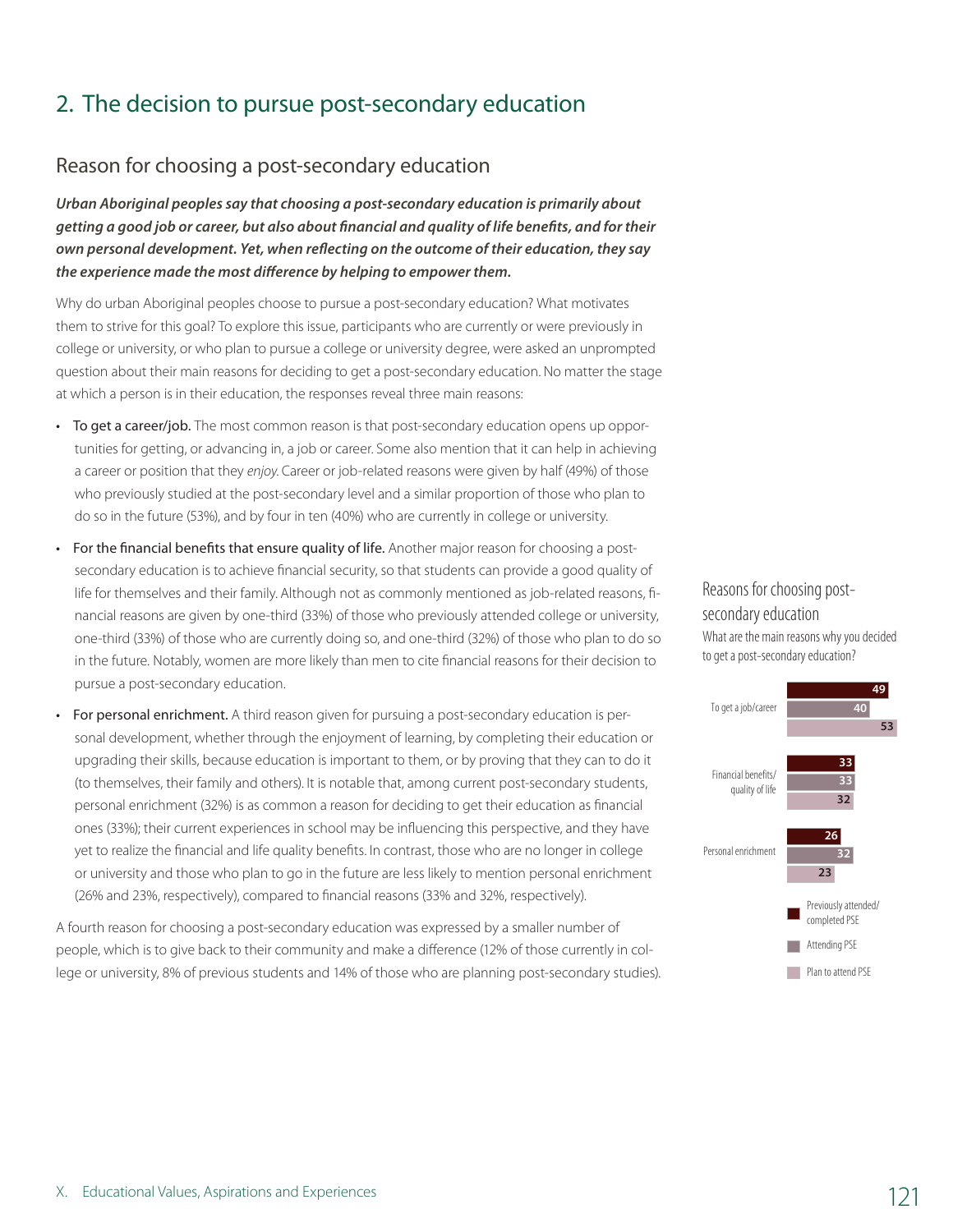# education\* What kind of difference did

education make in your life?



\*Subsample: Those who pursued post-secondary education, and who agreed that education has significantly or somewhat improved their life

Impact of post-secondary **BENEFITS OF A POST-SECONDARY EDUCATION.** It is noteworthy that when urban Aboriginal peoples who have been to college and university but are no longer in school are asked to reflect on the difference that post-secondary education made to their life, the primary benefit that comes to mind is not job/career or financial considerations. Instead, half (50%) of this group say their post-secondary education improved their life in various ways that, taken together, represent an increased sense of empowerment. This includes: making them more self-confident, open-minded, mature and responsible; giving them a sense of accomplishment; and expanding their knowledge generally or about themselves as an Aboriginal person. Many also recognize that their education opened up opportunities and gave them more options (38%). Other benefits that this group attributes to their post-secondary education include financial stability (26%), the ability to get a job or develop a career (20%), social status (11%), becoming a role model for others (5%), skills development (5%) and a generally positive outcome/ success (5%).

> College and university graduates are more likely than those who started but did not complete a degree to mention the financial benefits that stem from their education. College graduates are also more apt than the other two groups to say that their education helped them get a job in the field they wanted; university graduates are more likely than others to say their education helped them become a role model.

*"It gave me the ability to accept myself for who I am, brought a great deal of self-confidence and that ordinary people can rise above what people say about them."*

*"I have a job that I love, and where I can be of service and live my Aboriginal culture every day."*

*"What did it not do? It got rid of my inferiority complex, better economic position, improved social status position...I stopped tolerating abuse, and people saw my resiliency and determination. My kids and my nephews and nieces are now pursuing a better standard of living for themselves and trying to stop the cycle as well."*

# Key influences on the decision to pursue post-secondary education

### *Parents/guardians and other family members were generally most supportive of the decision to pursue post-secondary studies, while role models are also a significant source of encouragement for those currently in or planning to attend college or university.*

In addition to the reasons for choosing post-secondary education noted in the previous section, who or what influences the educational choices of urban Aboriginal peoples? Those who went to, are currently in, or intend to go to college or university were asked to assess the degree to which certain individuals or groups encouraged their decision to pursue post-secondary education or training.

Regardless of one's stage of education – previously attended, currently attending, or planning to attend college or university – family is the main influence on the decision to pursue studies at the postsecondary level. More than half of both past (53%) and current students (60%) say that their **parents or guardians** significantly encouraged that decision, and about four in ten (41% and 43%, respectively) say **other family members** did the same. Among those who are planning to attend college or university, the reported influence of parents (70%) and other family members (62%) is even stronger.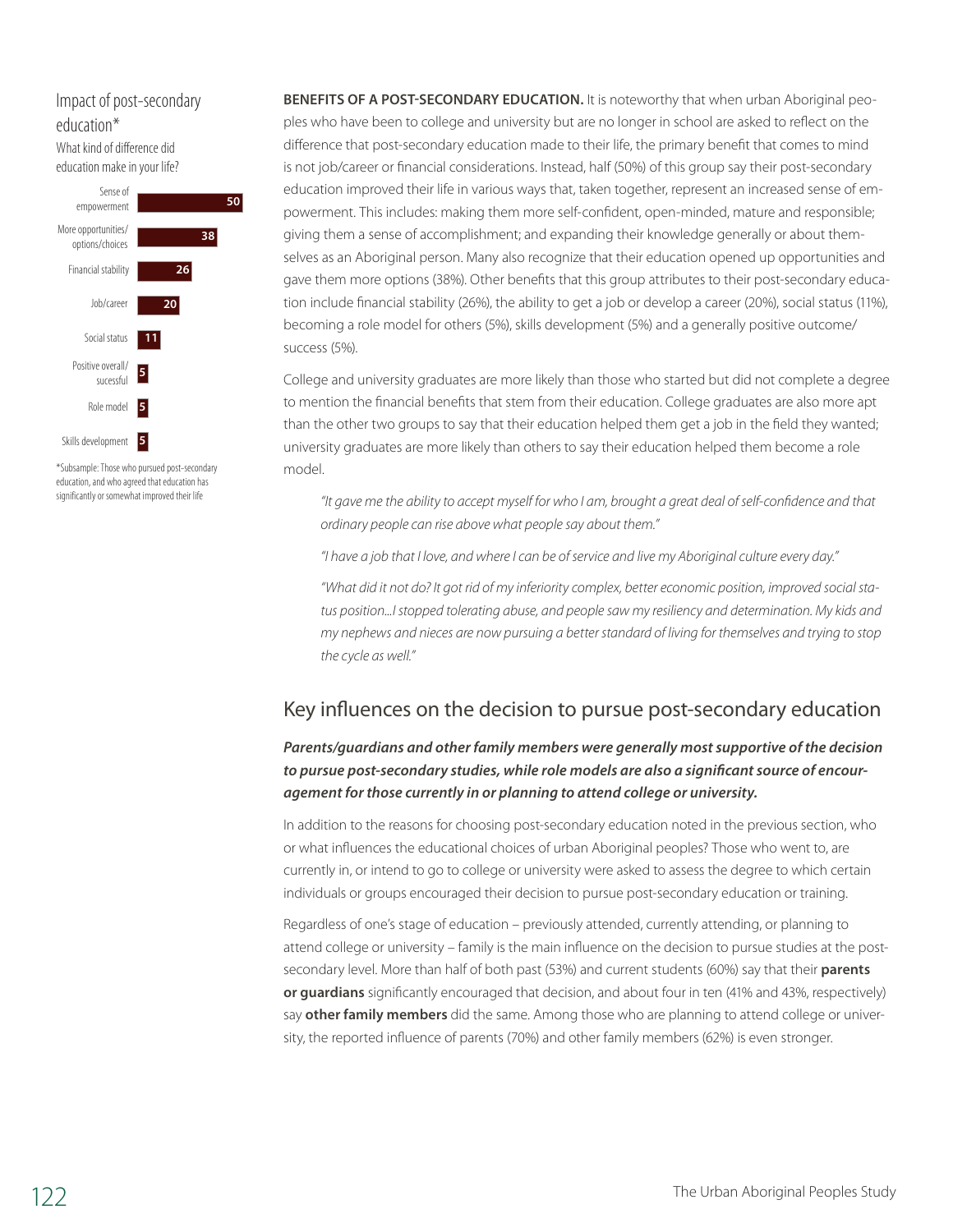After family, the greatest encouragement to attend college or university comes from a **role model.** This is particularly the case among those currently in school and those who are planning a postsecondary education, both of whom indicate that role models were as, if not more, likely to significantly encourage their decision (50% and 62%, respectively) as other family members (43% and 62%, respectively). Among past post-secondary students, four in ten (39%) report that a role model offered significant encouragement.

**Teachers** have also provided significant encouragement to urban Aboriginal students in their decision to pursue a post-secondary degree, but particularly for those who are still planning to go to college or university. Two-thirds (65%) of this group say their teachers significantly encouraged them, which is almost double the proportion of past (33%) and current (35%) students who say the same. Similar to teachers, **friends** and **guidance counsellors** are also more likely to be key influences for those planning post-secondary studies (52% and 50%, respectively) than among those who have already gone to or are currently attending university. **Representatives from a university, college or apprenticeship program** are generally considered to have provided the least encouragement among all three groups (21% of past students, 25% of current students and 33% of future students).

|                                   | <b>Previously</b><br>attended or<br>completed PSE | <b>Attending</b><br><b>PSE</b> | <b>Planto</b><br>attend PSE |
|-----------------------------------|---------------------------------------------------|--------------------------------|-----------------------------|
| Parents/guardians                 | 53                                                | 60                             | 70                          |
| Other family members              | 41<br>43                                          |                                | 62                          |
| Role model that you admired       | 39                                                | 50                             | 62                          |
| Teachers                          | 33                                                | 35                             | 65                          |
| Friends                           | 30                                                | 34                             | 52                          |
| Guidance counsellors at school    | 24                                                | 25                             | 50                          |
| University/college representative | 21                                                | 25                             | 33                          |

Key influences on decision to pursue post-secondary education

Urban Aboriginal peoples who previously pursued, are cur-

rently pursuing or plan to pursue a post-secondary education generally do not feel that any of these groups actively discouraged their decision. In each case, four percent or fewer report that any one group either somewhat or significantly discouraged them from pursuing post-secondary studies. However, older urban Aboriginal peoples appear to have encountered greater challenges. A fair proportion of those aged 45 and older who are currently in school cannot say how their parents influenced them (20%) or say their parents discouraged their decision (8%) to get a post-secondary education. As well, college graduates and those who started but did not complete a post-secondary degree report greater encouragement from guidance counsellors, while those with a university degree are more likely than others to recall discouragement from this source (8%).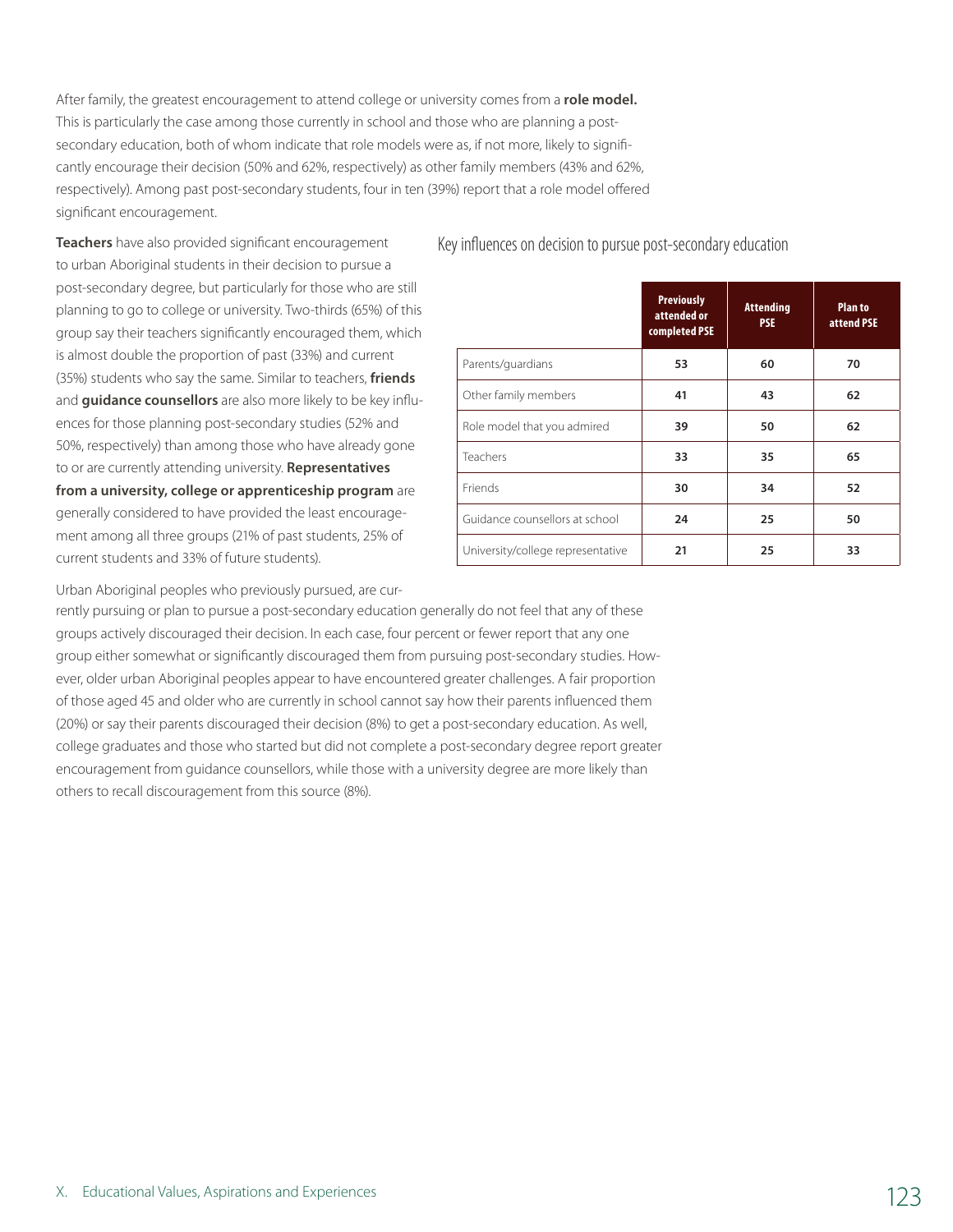### Main sources of support

Was there anything or anyone that really made a difference in helping you get your education?



# Supporting factors to post-secondary education

## Family is the main source of support for urban Aboriginal peoples throughout their post*secondary education. Emotional, motivational and financial support are all identified as important in helping these students get their education.*

The *UAPS* was interested in identifying the types of supports that make the most difference to educational achievement, and how these supports help. Urban Aboriginal peoples who are currently in college or university, or who have pursued post-secondary studies in the past were asked to identify (unprompted) up to three people or things that really made a difference in helping them get their education, and the ways in which that person/thing helped them.

**Who or what made a difference.** Not only does family play an important role in encouraging the decision to pursue education beyond high school, but it is also vital support for urban Aboriginal peoples while they are pursuing their post-secondary studies. Support from family is most frequently mentioned as having made a difference helping urban Aboriginal peoples get their education, by many of those currently in college or university (81%), as well as those who attended in the past (67%). This support has come from a variety of family members, including mothers/fathers/parents, spouses or partners, children and grandchildren, grandparents, siblings and other family members.

The next most common source of support, albeit to a much lesser degree, has been that received in school, which includes primarily teachers or professors, but also school counselors, Aboriginal student services or centres, and classmates. Equal proportions of those currently studying towards a post-secondary degree (14%) and those who have done so in the past (14%) say the support they received from school-related sources really made a difference.

Friends are identified by small groups as another major source of support for students (10% of those in school and 6% of those previously in school). A wide variety of other supporting factors are mentioned, although none by more than 10 percent of survey participants, including employers and work colleagues, funding sources (i.e., loans, scholarships, bursaries), their community, their Band, the Métis Nation, their own personal determination, and mentors or role models.

# Is there a relationship between supports received and the level of education achieved?

Urban Aboriginal people with a university degree are more likely than those with a college degree or those who started but did not complete a post-secondary degree to say their parents and their professors really made a difference in helping them get an education.

Past students are equally likely to say they received emotional and motivational support no matter the level of education they ultimately achieved. However, financial assistance is more likely to be mentioned by those who completed a college or university degree than by those who began but did not complete a degree, which is consistent with the existing body of research that identifies lack of funding as a substantial barrier to post-secondary education for Aboriginal people.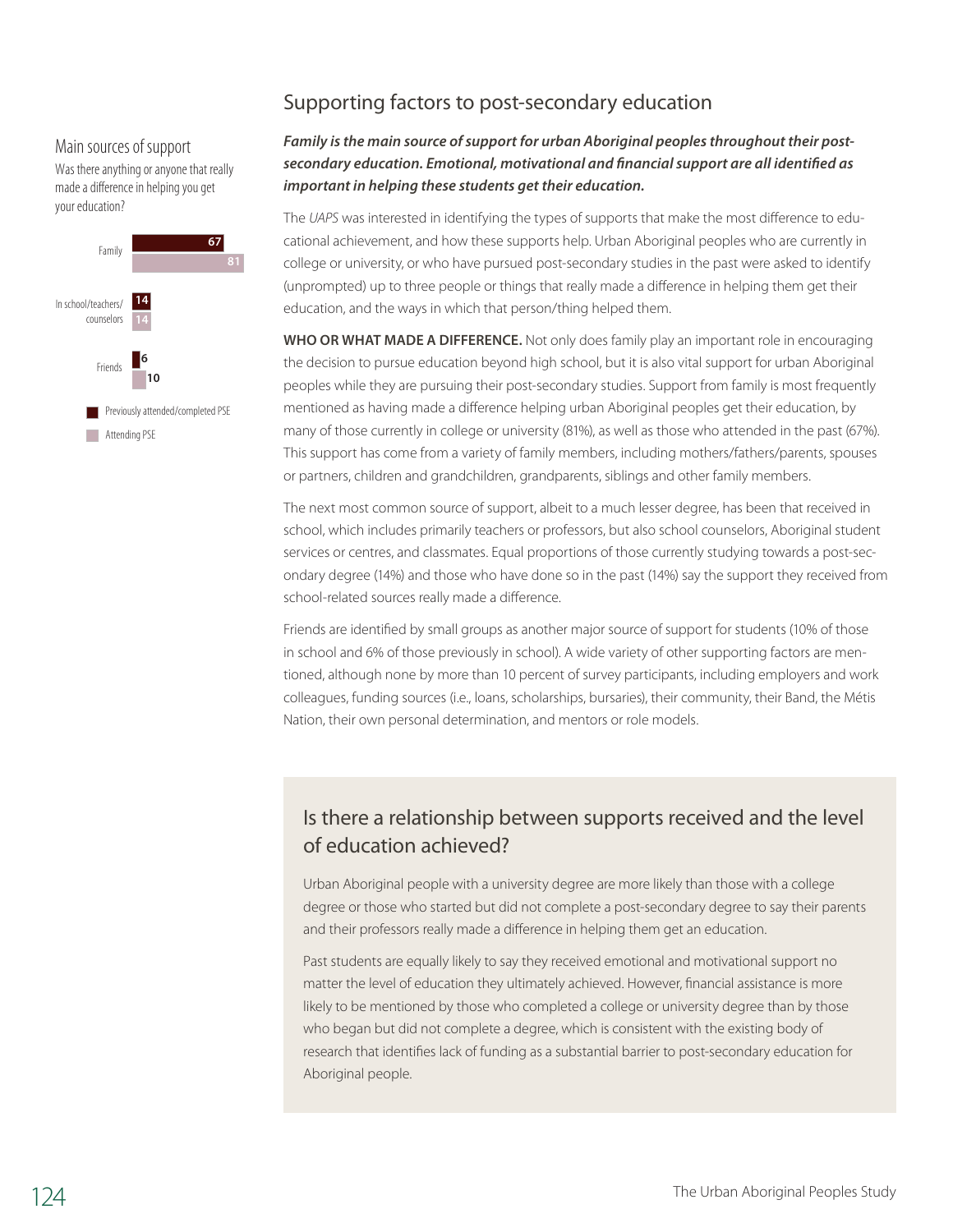The results suggest there is a relationship between receiving support and level of education achieved. Those who have completed a university degree are more likely than those with a college degree or those who started but never completed their post-secondary degree to mention the support they received both from family (particularly their parents) and from school-based sources (e.g. professors); the latter group is least likely to identify anything or anyone who made a difference in this respect.

**How this made a difference.** From these sources, urban Aboriginal peoples pursuing post-secondary education have received three main types of support: emotional, motivational and financial.

Two-thirds of those currently in school (65%), and those who previously attended college or university (64%) acknowledge the emotional and moral support they received while pursuing their studies. This includes love, having someone always there for advice or to talk to, someone who believed in them or gave them confidence, and social support from friends and peers.

Motivational support is almost as widely mentioned as a way urban Aboriginal peoples received help in getting their education (56% of those in school and 54% of those previously in school). This refers to those who encourage them to succeed and achieve their dreams, and those who inspire them to do so, including role models and mentors.

Half (52%) of urban Aboriginal peoples currently in college or university also acknowledge the financial support they have received, although this proportion is not as high among those who are no longer in school (38%). For this latter group, memory may contribute to the emphasis on emotional and motivational support over financial assistance; the greater role that funding played for college (40%) and university (35%) graduates, compared to those who started but did not complete a degree (23%), underlines the importance of financial support in achieving a post-secondary education.

Other types of support include tangible assistance (e.g., child care, housing, time off from work, transportation), general guidance and counseling, and academic support (e.g., help with homework, exams), although none of these other supports are mentioned by more than two in ten survey participants.

### Main types of support How did that person/it help you?

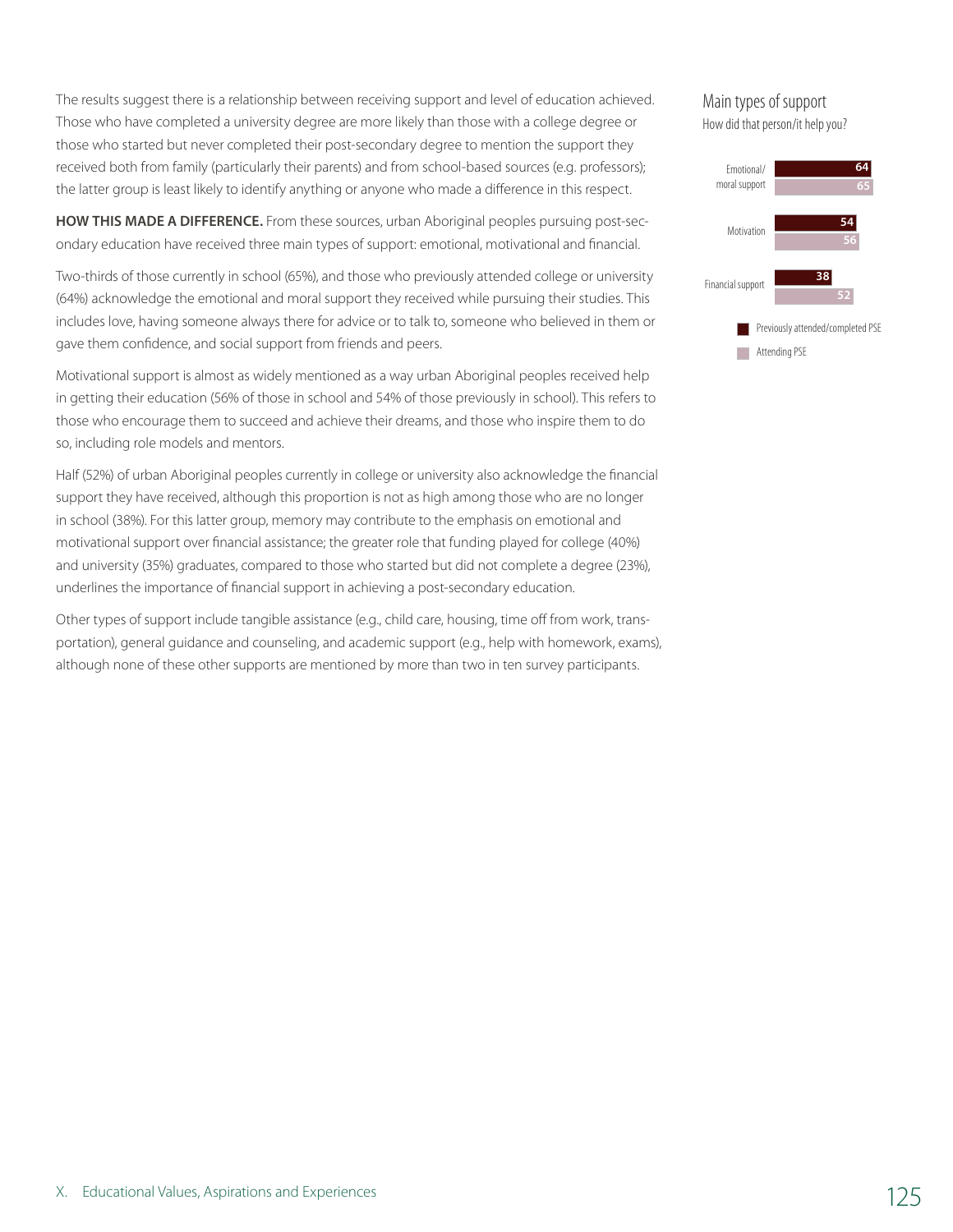# 3. Obstacles to achieving educational goals and supports desired

*Cost is the main obstacle that urban Aboriginal peoples say they have to overcome in order to complete a post-secondary degree. Consequently, financial support is what they believe would most help them to achieve their educational goals.*

Aside from any support they may have received, the survey was also designed to identify the obstacles that urban Aboriginal peoples face while pursuing a post-secondary education, and the types of supports they would like to have.

**Obstacles.** Financial issues are by far the most common obstacle that urban Aboriginal peoples say they have to overcome in order to complete their post-secondary degree. Almost half (45%) of those currently in college or university, and four in ten (39%) of those who attended in the past, identify the cost of their education, poverty or the cost of living as barriers to post-secondary education. Financial issues are also the barrier most often mentioned by those who are planning to attend college or university (36%), although not quite to the same extent as current or past students. This may be because they already have funding for their post-secondary education or believe that they can get it, or because they have not yet thought about what funding will be necessary.

A wide range of other barriers are identified. These include: managing the balance between work, school and family life (particularly being a parent and raising a family); personal issues such as health or mental health, issues with family or one's partner, or overcoming addictions; academic-related concerns such as time management, study habits, keeping grades up, stress, language barriers and learning disabilities; lack of support or isolation; transportation or housing issues; racism or discrimination; and maintaining their commitment or motivation. In general, the identified barriers are similar for those currently in school and for those who are thinking back or ahead to their experience. The exception is academic-related concerns, which are more frequently mentioned by those currently in the midst of their post-secondary degree (31%, compared to 13% of those who have previously attended or completed post-secondary education, and 12% of those who plan to in the future).

Only a minority say they have or had no barriers to overcome, or could not think of any, ranging from fewer than two in ten (16%) current post-secondary students to one-quarter (26%) of those who have previously attended college or university.

**SUPPORTS DESIRED.** Given the extent to which urban Aboriginal peoples say that cost is an obstacle in their pursuit of a post-secondary education, it is not surprising that they also consider this the main area in which they would like more support. Almost half (44%) of urban Aboriginal peoples who are currently attending college or university say they would like to have more financial support in the form of bursaries, scholarships, loans, grants or lower tuition; one-third (33%) of those who previously studied towards a post-secondary degree and three in ten (31%) of those who plan to do so say the same.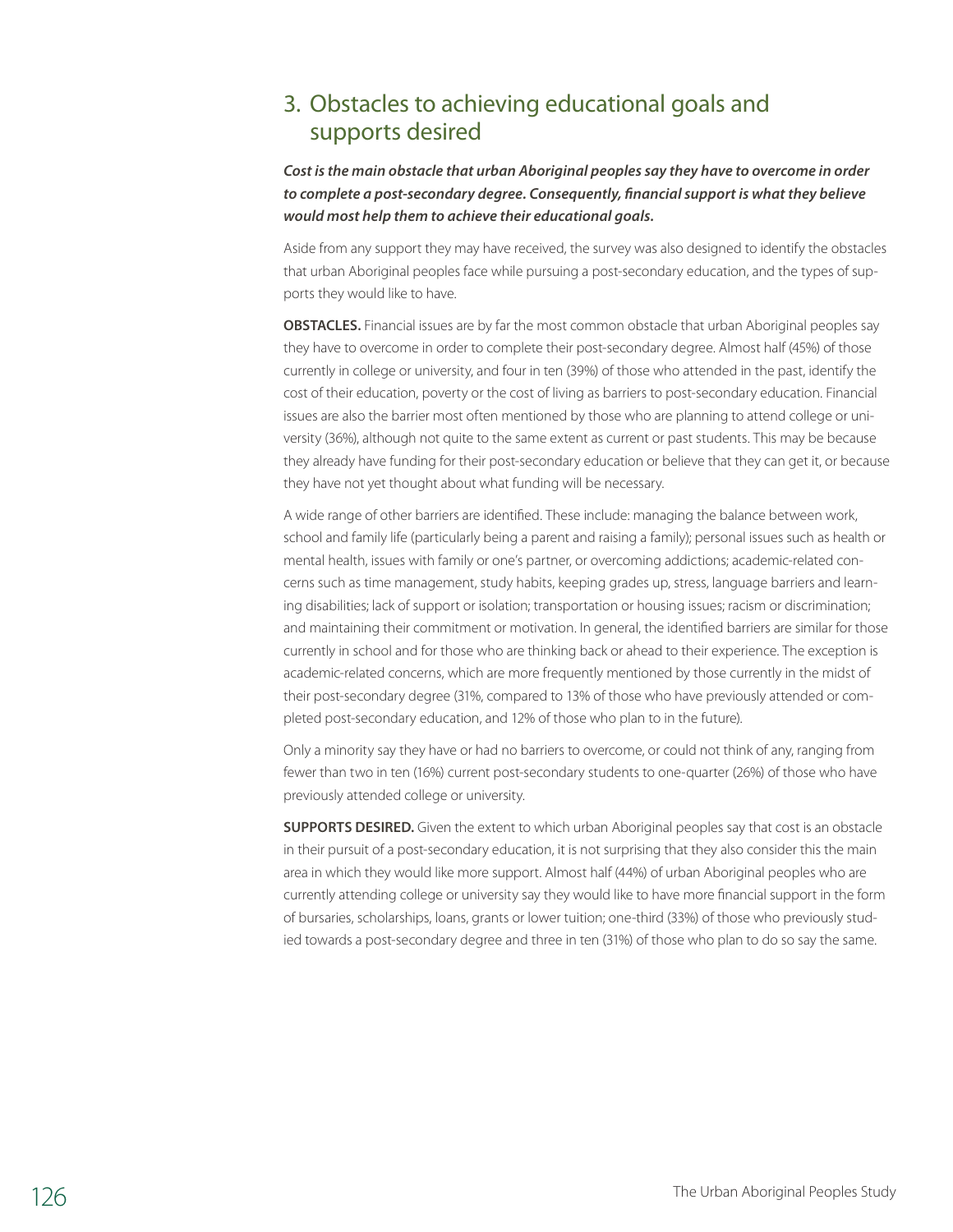Past, current and future post-secondary students identify a wide variety of other types of supports they would consider helpful, although none are mentioned as often as financial assistance. Useful types of support include Aboriginal resources (teachers, counsellors, courses, programs, cultural centres, student housing and more Aboriginal presence generally); daycare, housing or transportation; as well as more of the support provided by family and friends, counselors, role models, tutors, and one's Band or home community.

The results of these two questions among those who started but never completed a post-secondary degree provides little additional insight into obstacles they faced and supports they needed (they are less likely than others to be able to identify any obstacles or desired supports). However, when asked separately, if there was a particular reason why they did not complete these studies, the most common reasons are those related to the cost of a post-secondary education. Many in this group say they did not finish their degree due to a lack of funds (19%) or because they had a job (14%). A wide variety of personal reasons are also given by one-quarter (26%) of those not finishing their post-secondary degree, including pregnancy and needing to care for children, personal illness or illness/death of friends and family, and addiction or substance abuse problems.

Main obstacles to overcome while pursuing post-secondary degree – top mentions

|                                                       | <b>Previously</b><br>attended or<br>completed PSE | <b>Attending</b><br><b>PSE</b> | <b>Plan to</b><br>attend PSE |
|-------------------------------------------------------|---------------------------------------------------|--------------------------------|------------------------------|
| Cost of education/poverty/cost of living              | 39                                                | 45                             | 36                           |
| Balancing work/school/family/being a parent           | 20                                                | 16                             | 14                           |
| Personal issues (e.g., health, mental, family)        | 13                                                | 12                             | 16                           |
| Academic requirements (e.g., time management, stress) | 13                                                | 31                             | 12                           |
| Lack of support/isolation/leaving home                | 7                                                 | 4                              | $\overline{2}$               |
| Transportation/housing                                | 7                                                 | 4                              | 11                           |
| Racism/discrimination                                 | 6                                                 | 4                              |                              |
| Commitment/dedication/motivation                      | 3                                                 | 10                             | 8                            |

Support that would have liked, to make it easier to achieve educational goals – top mentions

|                                                | <b>Previously</b><br>attended or<br>completed PSE | <b>Attending</b><br><b>PSE</b> | <b>Plan to</b><br>attend PSE |
|------------------------------------------------|---------------------------------------------------|--------------------------------|------------------------------|
| Financial support/bursaries/scholarships/loans | 33                                                | 44                             | 31                           |
| Aboriginal resources                           | 11                                                | 13                             | 6                            |
| Daycare/housing/transportation                 | 8                                                 | 11                             | 13                           |
| Advisor/support/encouragement (general)        | 6                                                 | 3                              | $\overline{2}$               |
| Family/friends/home visits                     | 7                                                 | 5                              | 3                            |
| Guidance/counselling                           | 6                                                 | $\overline{2}$                 | 9                            |
| Role models/mentors                            | 5                                                 | 4                              | 1                            |
| Better service/resources/information           | 5                                                 | 4                              | 6                            |
| Band/community/social support                  | 4                                                 | 4                              | 6                            |
| A tutor                                        | 3                                                 | 6                              | 10                           |
| None/nothing                                   | 20                                                | 18                             | 34                           |
| dk/na                                          | 14                                                | 8                              | $\overline{7}$               |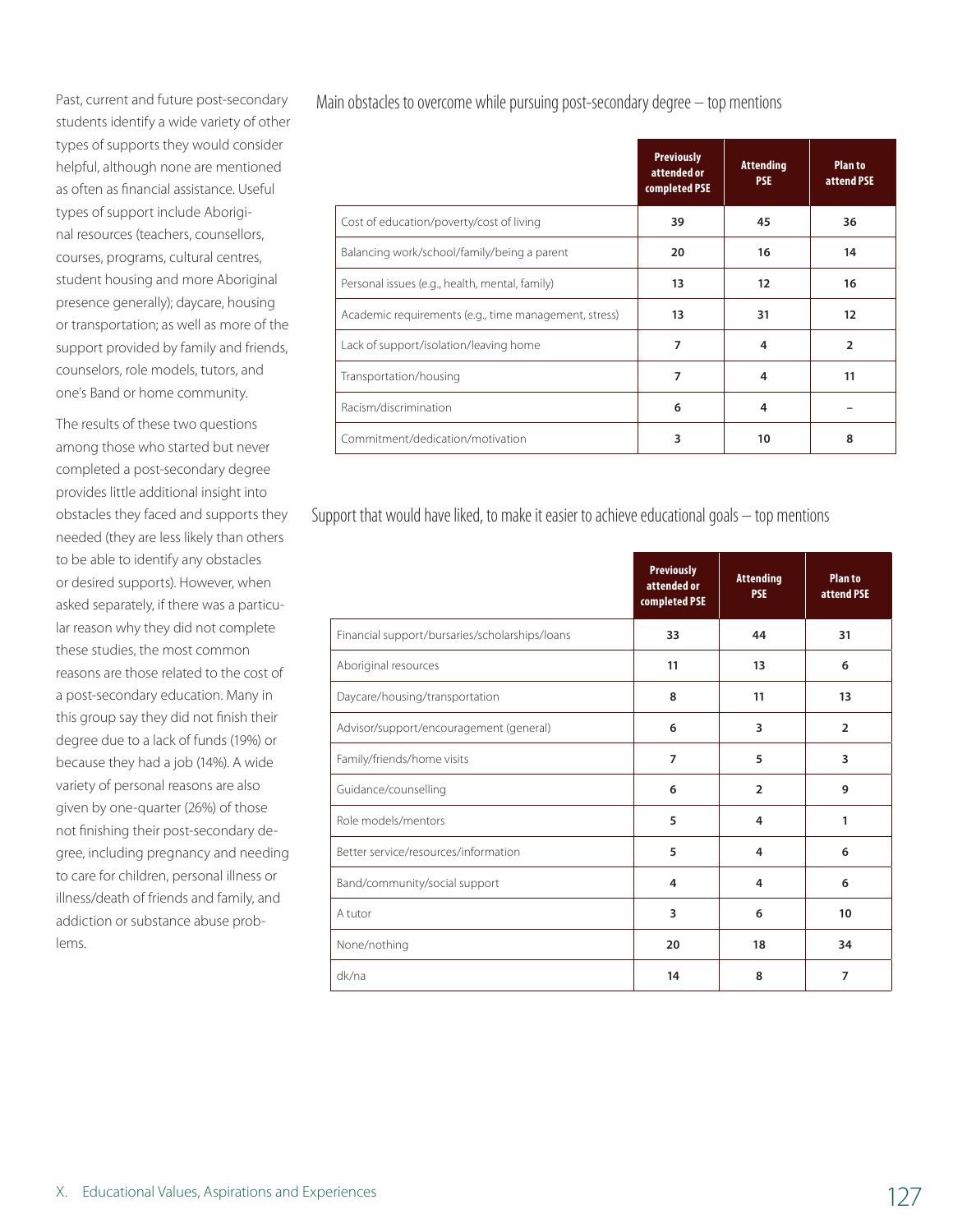# Total funding sources for post-secondary education (top mentions)\*

What is the primary source of funding for your current post-secondary education or training? Do you have any other sources of funding?



\*Subsample: Those currently enrolled in college or university.

# 4. Paying for post-secondary education

*Urban Aboriginal students rely primarily on Band or Aboriginal funding for their post-secondary education, and have less access to job income, family support and personal savings than non-Aboriginal Canadians. They are also less comfortable with government student loans, and less likely to be saving for their children's post-secondary education.*

The *UAPS* identifies some of the potential obstacles that urban Aboriginal peoples face in funding their post-secondary education. First, urban Aboriginal peoples rely on a different mix of funding sources than do non-Aboriginal Canadians. Band or Aboriginal funding (43%) is the primary source of funding for urban Aboriginal students who are currently enrolled in college or university, followed by employment income (39%). Yet they are much less likely than their non-Aboriginal counterparts to have access to employment income (50%), as well as family support and personal savings.<sup>53</sup> This disparity is also evident among those who have previously attended or completed their post-secondary education. For example, one-third (33%) of non-Aboriginal Canadians in this group had access to personal savings to fund their post-secondary education, compared to only one in ten (9%) urban Aboriginal peoples.

Current First Nations students are by far the most likely to be funding their post-secondary education with Band or Aboriginal funding (69% vs. 12% for Métis); the sources that Métis students report using to pay for their education are very similar to those used by non-Aboriginal students.

A second potential obstacle is that urban Aboriginal peoples are less comfortable using government student loans to finance post-secondary education than are non-Aboriginal Canadians. When considering an individual (themselves or someone they know) who wanted to go to college or university but didn't have sufficient money to pay for it, a majority (57%) of urban Aboriginal peoples say it would be a good idea to borrow the money through a government student loan program. By comparison, onequarter (28%) say it would be a bad idea and 14 percent say it depends. This degree of comfort with government student loans is much lower than among non-Aboriginal Canadians (87% say such loans would be a good idea).

Third, urban Aboriginal peoples are less than half as likely as non-Aboriginal Canadians to be saving for their children's post-secondary education. Only one-third (34%) of urban Aboriginal peoples with children under 18 say they are currently saving money to pay for their children's education after high school, compared to three-quarters (75%) of non-Aboriginal Canadians with children in the same age group. Although the proportion who are saving for this purpose grows to six in ten (60%) urban Aboriginal peoples with household incomes of \$80,000 or more, this is still well below the level reported by non-Aboriginal Canadians in the same income bracket (86%).

<sup>53</sup> It is likely that the amount of funding available through sources such as job income, family support and personal savings is also lower for urban Aboriginal peoples than for non-Aboriginal Canadians, although this question was not asked in the survey.